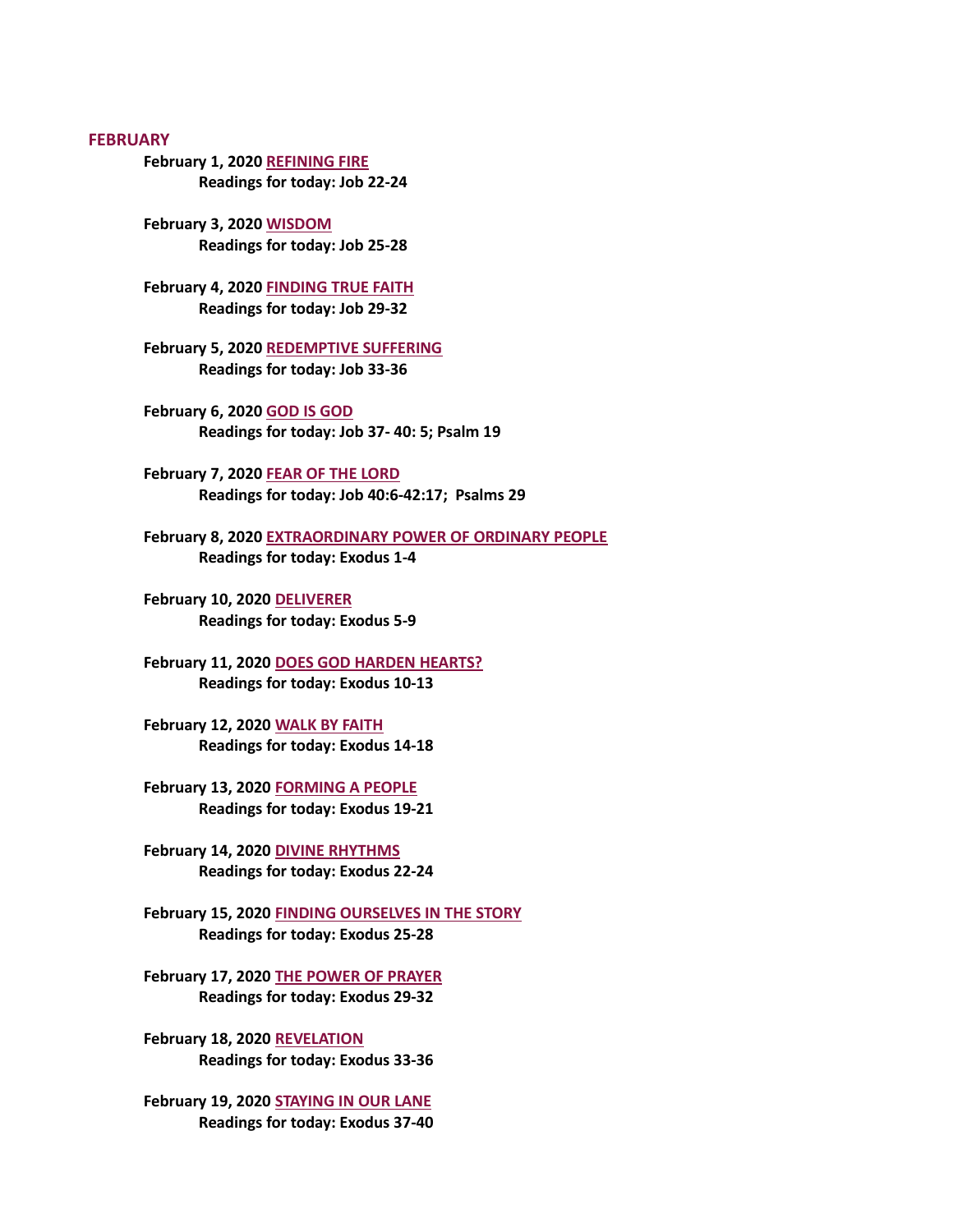[February 20, 2020 SURVIVING LEVITICUS](#page-24-0) Readings for today: Leviticus 1-4

February 21, 2020 GRAVITY Readings for today: Leviticus 5-7

February 22, 2020 STRANGE FIRE Readings for today: Leviticus 8-10

[February 24, 2020 THE MIRACLE OF HEALING](#page-29-0) Readings for today: Leviticus 11-14

February 25, 2020 SEXUAL PURITY Readings for today: Leviticus 15-18

February 26, 2020 LIFE TOGETHER Readings for today: Leviticus 19-22

February 27, 2020 SPEED BUMPS Readings for today: Leviticus 23-25

February 28, 2020 THE PURPOSE OF THE LAW Readings for today: Leviticus 26-Numbers 2

[February 29, 2020 CREATION MANDATE](#page-35-0) Readings for today: Numbers 3-5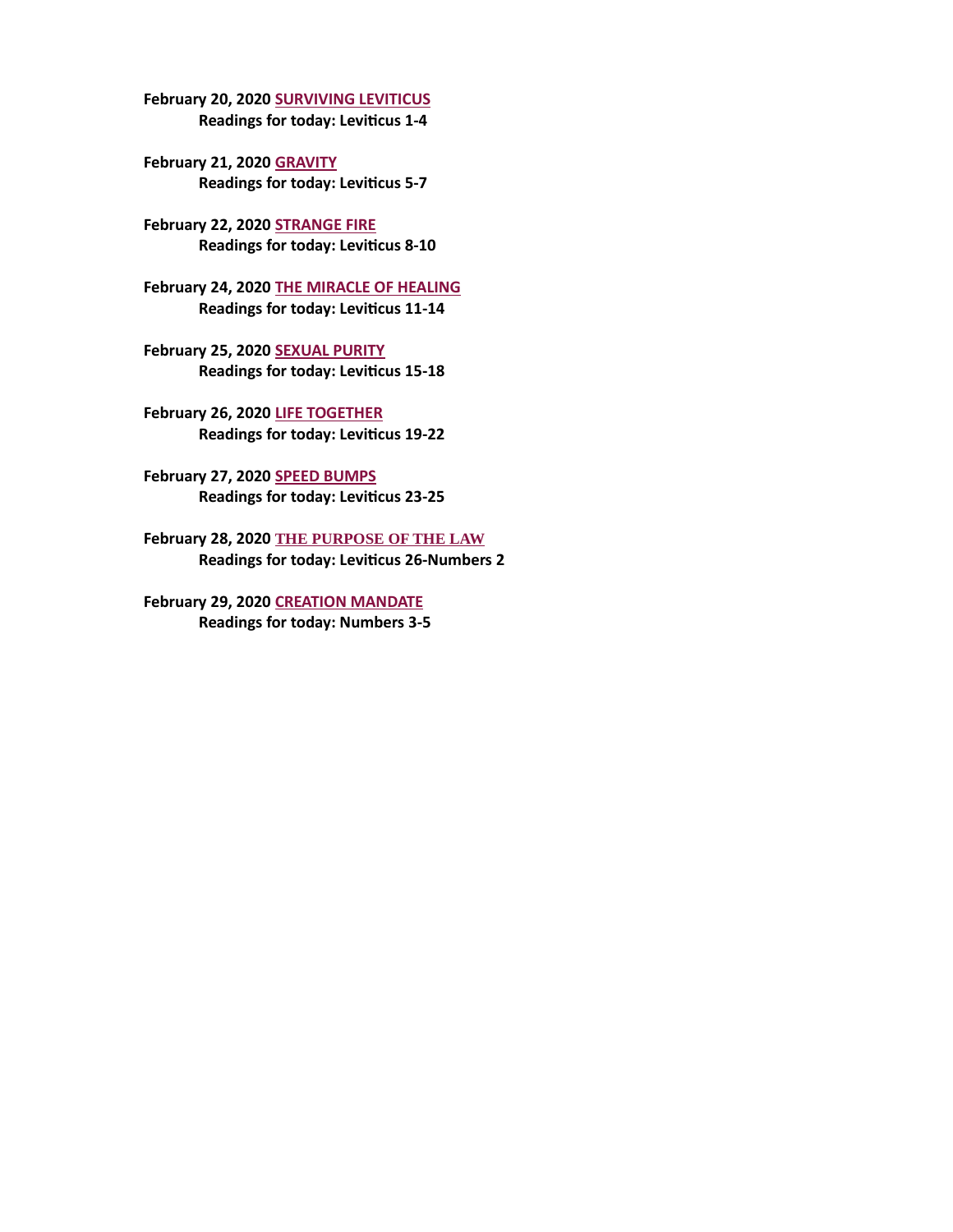# February 1, 2020 REFINING FIRE

<span id="page-2-0"></span>[Readings for today: Job 22-24](https://www.biblegateway.com/passage/?search=Job+22-24&version=ESV)

"Behold, I go forward, but he is not there, and backward, but I do not perceive him; on the left hand when he is working, I do not behold him; he turns to the right hand, but I do not see him. But he knows the way that I take; when he has tried me, I shall come out as gold…But he is unchangeable, and who can turn him back? What he desires, that he does. For he will complete what he appoints for me, and many such things are in his mind." (Job 23:8-10, 13-14)

How many of us love to quote the verse from Jeremiah 29? About the plans the Lord has for us? Plans for blessing and hope and a future? I love those words. I love those promises. But what we too often fail to consider is the path we have to take to get there. The path to God's blessing is often filled with pain. Often filled with suffering. Often filled with struggle and heartbreak. It is lonely at times. It is rocky and steep and exhausting. Why? Because God's blessings cannot come to us until we are empty. Until we have come to the end of ourselves. Until we have finally and fully and completely surrendered our stubborn wills to His will. How does this happen? There is only one way attested by Scripture. We must go through the refiner's fire.

There are many ways to read Job. Most of the time, we read it from Job's perspective. We feel his anguish and pain. We take his side. We question God's judgment and justice alongside him. But do we ever stop to ponder the accusation of the enemy and whether or not it may be true? Does Job fear God for no reason? Is Job's faith the result of the blessings in his life? Is it dependent on good things happening to him? Will it survive poverty, deprivation, tragedy, trauma, grief, sickness, and despair? There is really only one way to find out. Job must walk what may Christians down through the ages have called the "dark night of the soul." A period of testing so great that it takes us to end of our own strength. The end of our own desires. The end of our own faith. It takes us into the darkness. Into the unknown. Into the silence. It is a terrifying journey but one we must take if we are to truly test our faith and find out if it is real.

Many know the name Andrew Brunson. Andrew is an EPC pastor and missionary to Turkey for over twenty years. A few years ago, he was picked up off the street and put in prison. He became the pawn in a political showdown. He was kept in solitary confinement. Denied access to those he loved. Held in miserable conditions. Tried in kangaroo courts. It was a terrifying experience for him. This past summer he shared his experiences with us at a national meeting. He talked about feeling the utter absence of God in his suffering. He talked about getting angry with God. Feeling let down by God. Abandoned by God. As he shared, my first thoughts went to Job. This is how he must have felt! When Andrew descended to the point of deepest despair. Contemplating suicide in his cell. He found himself crying out one name over and over again. Jesus. Jesus. Jesus. And from that moment, his faith began to be restored.

Each of us has to endure the refiner's fire. The details will look different. My dark night of the soul looks nothing like Andrew's and little like Job's. It involves the loss of a child. The implosion of a ministry. Almost losing my family. Coming face to face with my deepest fears and anxieties. In the darkness and silence of those experiences where I too felt the absence of God, I found myself saying over and over again on some level…Jesus. Jesus. Jesus. And my life has never been the same.

God will complete what He appoints for me. What a terrifying and comforting promise! Come what may. Come hell or high water. Through sacrifice and suffering. On the heights of great mountains and in the depths of deep valleys. God will carry me through. I will become what He has ordained me to become. I will be conformed to the image of His Son. This is what He does for Job. This is what He's doing for Andrew. This is what He's done for me and will do for all those who seek Him.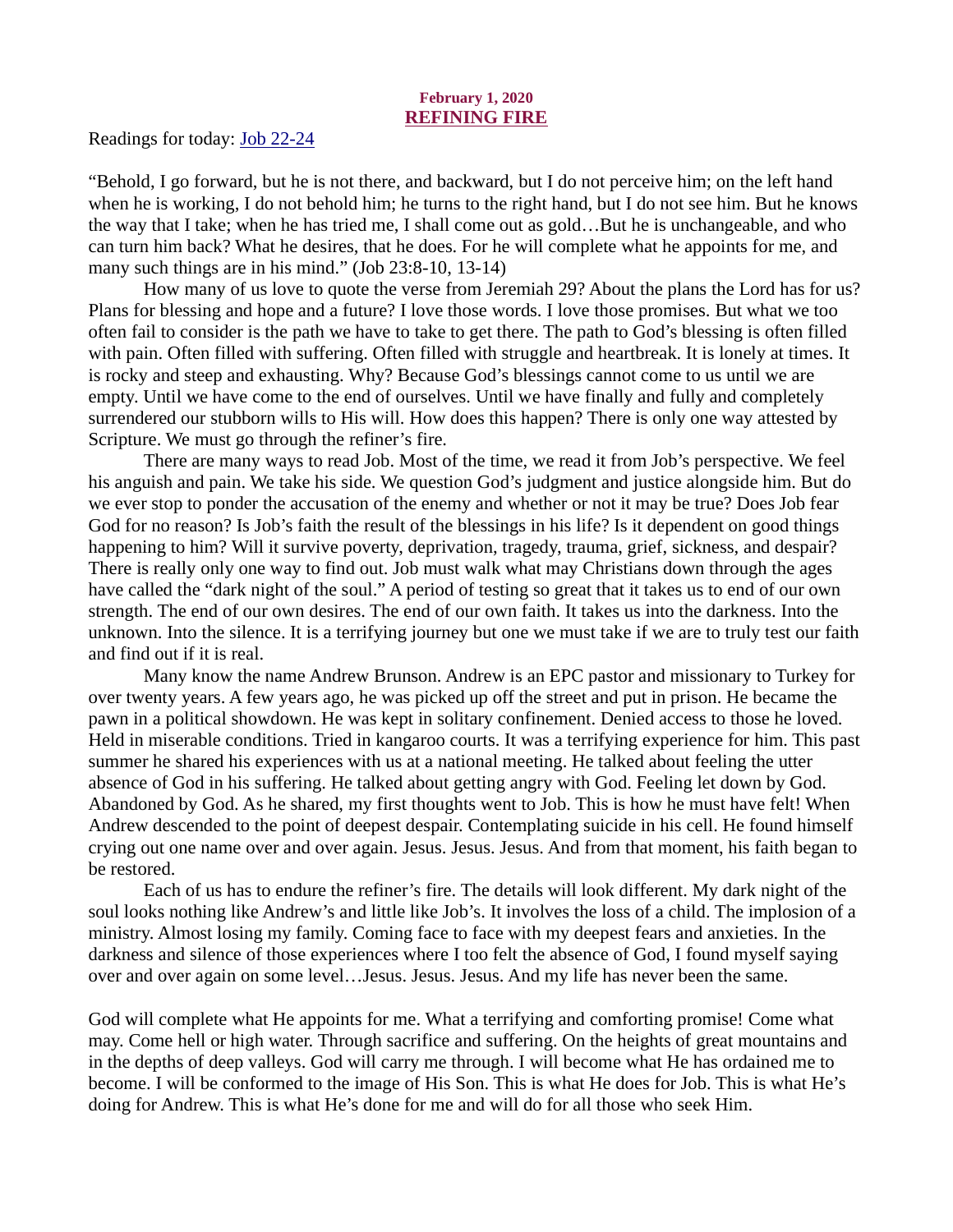### February 3, 2020 WISDOM

<span id="page-3-0"></span>[Readings for today: Job 25-28](https://www.biblegateway.com/passage/?search=Job+25-28&version=ESV)

Our world is filled with knowledge. We have so much knowledge we literally do not know what to do with it. So much information coming at us from every angle. The average person is inundated with well over a hundred emails every day. Not to mention texts. Phone calls. Social media interactions. A single issue of the New York Times contains more information than a person a hundred or so years ago might have learned in an entire year. The news is relentless. The fake news endless. Technology ubiquitous. We cannot escape. We cannot rest. And what has all this knowledge gained us? Rising rates of depression, anxiety, and suicide. Rising rates of fear, violence, and hate. All this in a world that is demonstrably improving with each passing year. Why? What are we missing? What is the source of our persistent discontent?

Wisdom. Wisdom is the key. We simply do not know the path to wisdom or we refuse to take it. Today's reading from the Book of Job is on point. "Surely there is a mine for silver, and a place for gold that they refine. Iron is taken out of the earth, and copper is smelted from the ore…Man puts his hand to the flinty rock and overturns mountains by the roots. He cuts out channels in the rocks, and his eye sees every precious thing. He dams up the streams so that they do not trickle, and the thing that is hidden he brings out to light. "But where shall wisdom be found? And where is the place of understanding? Man does not know its worth, and it is not found in the land of the living." (Job 28:1-2, 9-13) Human beings are capable of great things. We literally move mountains. We climb to the highest mountains. We delve in the deeps of the earth. We've learned to fly. We've explored the depths of the oceans. We know how to do so very much. But for all our strength and power and knowledge and ability, we have yet to find the path to wisdom. We didn't find it on the mountaintops. We searched for it in vain in the trenches of the seas. Despite our vast wealth we could not find a vender who sold it.

We live in a world awash in desire. A world enslaved to feelings and emotions. A world adrift in an ocean of chaos. How else to explain heartbreaking insanity that passes for truth these days? We reject any kind of sexual boundaries and are shocked when it leads to abuse, objectification, disease, and violence. We reject our bodies and are shocked when it leads to depression, anxiety and suicidal ideation. We selfishly exploit the resources of the earth and are shocked when it leads to pollution and sickness and war. We refuse to repent over past oppressions and are shocked when it leads to racial conflict. We refuse to restrain our greed and are shocked when it leads to class warfare on a social and political stage. Our unwillingness and inability to follow the ways of Jesus leads us into all kinds of pain and suffering and heartache which we then turn around and try to pin on God. We are fools.

Only God knows the path to wisdom. Only God knows how to take all of our knowledge and order it in such a way that it leads to blessing and human flourishing. "From where, then, does wisdom come? And where is the place of understanding? It is hidden from the eyes of all living and concealed from the birds of the air. Abaddon and Death say, 'We have heard a rumor of it with our ears.' "God understands the way to it, and he knows its place…and he said to man, 'Behold, the fear of the Lord, that is wisdom, and to turn away from evil is understanding." (Job 28:20-23, 28) Fear the Lord. Submit to His ways. Surrender to His will. Let Him guide and direct your steps. This is the path to wisdom. God's promise to those who would follow Him is that He will lead us to green pastures and beside still waters. To places of peace where our souls will be restored. Job understands we cannot find these places on our own. We cannot get to these places in our own strength. Our knowledge is simply not enough. We must let God take us by the hand. We must trust God with our lives and our future. We must have faith that He knows best.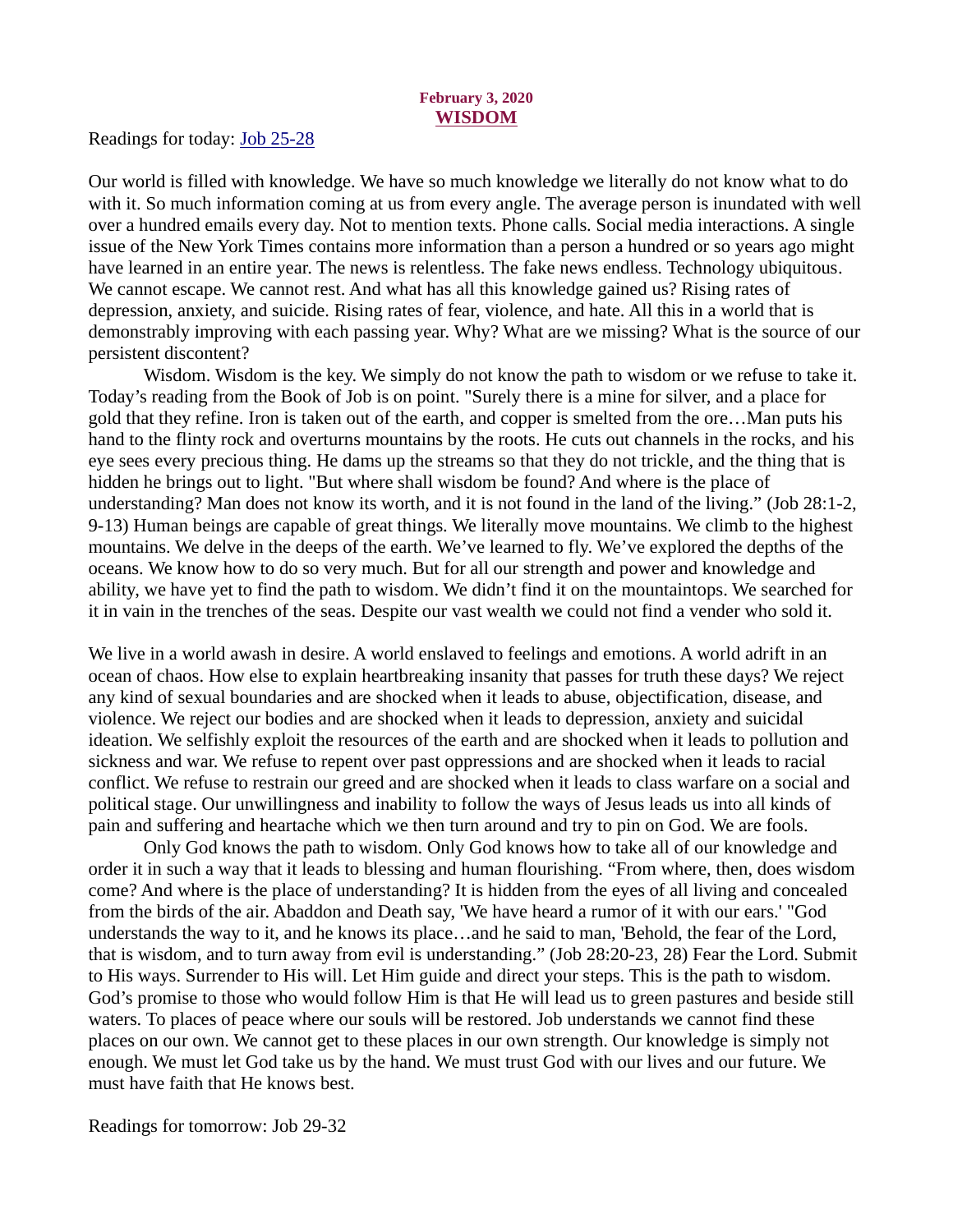# February 4, 2020 FINDING TRUE FAITH

<span id="page-4-0"></span>[Readings for today: Job 29-32](https://www.biblegateway.com/passage/?search=Job+29-32&version=ESV)

Why do I love God? Why do I trust God? Why do I believe in God? Is it because of the blessings He's given me? Is it because of the benefits I've received? Is it because of the ways He has touched my life? Is God worthy of my love regardless of these things? Is He worthy simply because He is God? I remember being challenged by this thought in college. I was in a Bible study on Job and the teacher asked me if I would hold fast to my faith even if there were no rewards. I have to admit I didn't have a ready answer. I think at that point in time - if I were honest - I would have said no. My faith would fail if there was not some kind of benefit to me personally. But life goes on. I've suffered many things. I've seen ups and downs. I lived in plenty and in want. I've experienced hardship and loss. I've gone through the dark night of the soul more than once. And what I've discovered at the end of it all is that God is enough. God is sufficient. God is my reward.

Job is struggling mightily with this idea today. He wishes with all his heart he could go back to the days of joy. Days of plenty. Days when he was respected and esteemed. "Oh, that I were as in the months of old, as in the days when God watched over me, when his lamp shone upon my head, and by his light I walked through darkness, as I was in my prime, when the friendship of God was upon my tent, when the Almighty was yet with me, when my children were all around me…When I went out to the gate of the city, when I prepared my seat in the square, the young men saw me and withdrew, and the aged rose and stood; the princes refrained from talking and laid their hand on their mouth; the voice of the nobles was hushed, and their tongue stuck to the roof of their mouth." (Job 29:2-5, 7-10) He wishes he could go back to the days when he cared for the poor, the widow, and the fatherless. When he lifted up those who were struggling. Comforted those who were hurting. Came alongside those who were grieving. Job didn't just live his life for himself. He lived his life righteously. For others. For his community. He did all he could to be faithful and he received great rewards as a result.

But now the tables have turned. Everything he held dear has been taken away. He has lost his wealth. He has lost his health. He has lost his family. He has lost the esteem of his community. "But now they laugh at me, men who are younger than I, whose fathers I would have disdained to set with the dogs of my flock." (Job 30:1) He even feels abandoned by God Himself. "God has cast me into the mire, and I have become like dust and ashes. I cry to you for help and you do not answer me; I stand, and you only look at me. You have turned cruel to me; with the might of your hand you persecute me. You lift me up on the wind; you make me ride on it, and you toss me about in the roar of the storm. For I know that you will bring me to death and to the house appointed for all living." (Job 30:19-23) It's a cry of utter despair. A cry of utter dereliction. It sounds much like Jesus' cry from the cross. "My God, my God, why have you forsaken me?" Yet even in his despair, Job reaches out for God. Even in the darkest part of the darkest night of his soul, Job clings to faith. "Yet does not one in a heap of ruins stretch out his hand, and in his disaster cry for help?" (Job 30:24)

At the end of the day when we have come to the end of our strength. The end of our hope. The end of our faith. We find God there waiting for us. God must be the treasure of our hearts. He must hold the highest place. He must have our deepest loyalties and our greatest allegiance. He alone must become our reward. The only way we discover true faith is through testing. Suffering. Hardship. Pain. It is there in the darkness as we stumble about with no resources to bring to bear and no moves to make that we discover if we really believe. What have the trails of your life revealed about your faith in God? Where have you turned in the time of your greatest suffering? Do you - like Job - reach out your hand in midst of the ruins of your life to God?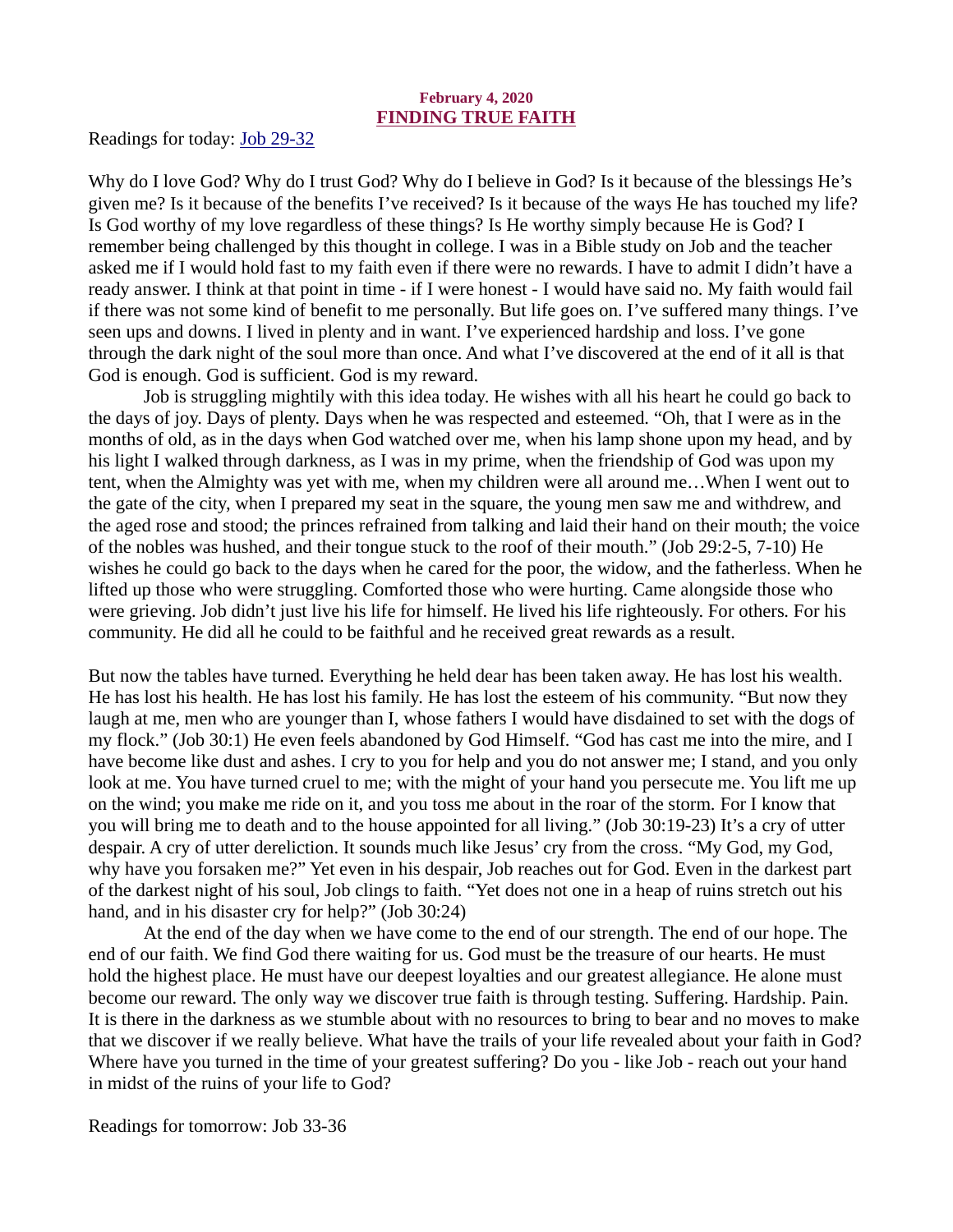# February 5, 2020 REDEMPTIVE SUFFERING

<span id="page-5-0"></span>[Readings for today: Job 33-36](https://www.biblegateway.com/passage/?search=Job+33-36&version=ESV)

"In this you rejoice, though now for a little while, if necessary, you have been grieved by various trials, so that the tested genuineness of your faith—more precious than gold that perishes though it is tested by fire—may be found to result in praise and glory and honor at the revelation of Jesus Christ." (1 Peter 1:6-7)

"For they disciplined us for a short time as it seemed best to them, but he disciplines us for our good, that we may share his holiness. For the moment all discipline seems painful rather than pleasant, but later it yields the peaceful fruit of righteousness to those who have been trained by it." (Hebrews 12:10- 11)

"For we do not want you to be unaware, brothers, of the affliction we experienced in Asia. For we were so utterly burdened beyond our strength that we despaired of life itself. Indeed, we felt that we had received the sentence of death. But that was to make us rely not on ourselves but on God who raises the dead." (2 Corinthians 1:8-9)

There is such a thing as redemptive suffering. Suffering with a purpose. We may not always see that purpose and, in fact, it is often only revealed upon reflection after the fact. But that doesn't mean all suffering is meaningless. Or all suffering is bad. Or all suffering is to be avoided. Clearly, the first century believers suffered. 10 of the 12 Apostles would be tortured and executed in excruciating ways for their faith. (Judas committed suicide and John, though he suffered, died of old age.) Throughout the first three centuries of the church's existence, Christians were burned as torches in Nero's garden. Thrown to the lions for sport in the arena. In certain regions of the Empire, they were systematically rounded up and killed. This was not only true back then but remains true in certain places around the world today. According to Christianity Today, it is estimated that over 70 million Christians have been martyred since the time of Jesus. They suffered and died in places all over the earth. Ottomon Turkey. Nazi Germany. Soviet Russia. Communist China and North Korea. Uganda. Sudan. Mexico. Columbia. And the suffering continues. I have seen it firsthand in Ethiopia and have spoken to eye witnesses in South Sudan, Djibouti, and Somalia.

The introduction of Elihu to the narrative represents a turning point in Job. At first glance, Elihu just seems to be piling on. Repeating the same old tired arguments of Job's friends. But a careful reading of the text reveals a significant shift. Elihu bursts on the scene declaring his anger at both Job and his three friends. (Job 32:1-5) He believes he has something new to offer that has not yet been said. So what is it that Elihu brings to the table? It is the idea that God does allow the righteous to suffer in order to purify and to save. Perhaps the key passage is Job 33:12-30...

"Behold, in this you are not right. I will answer you, for God is greater than man. Why do you contend against him, saying, 'He will answer none of man's words'? For God speaks in one way, and in two, though man does not perceive it. In a dream, in a vision of the night, when deep sleep falls on men, while they slumber on their beds, then he opens the ears of men and terrifies them with warnings...Remember, they had no Bible. No written records. So the Word of God would come to them in visions and dreams. Why? To punish? To judge? To wound? To destroy? No...So that God may turn man aside from his deed and conceal pride from a man; he keeps back his soul from the pit, his life from perishing by the sword. This is deeply significant as it adds a new layer of meaning to the story.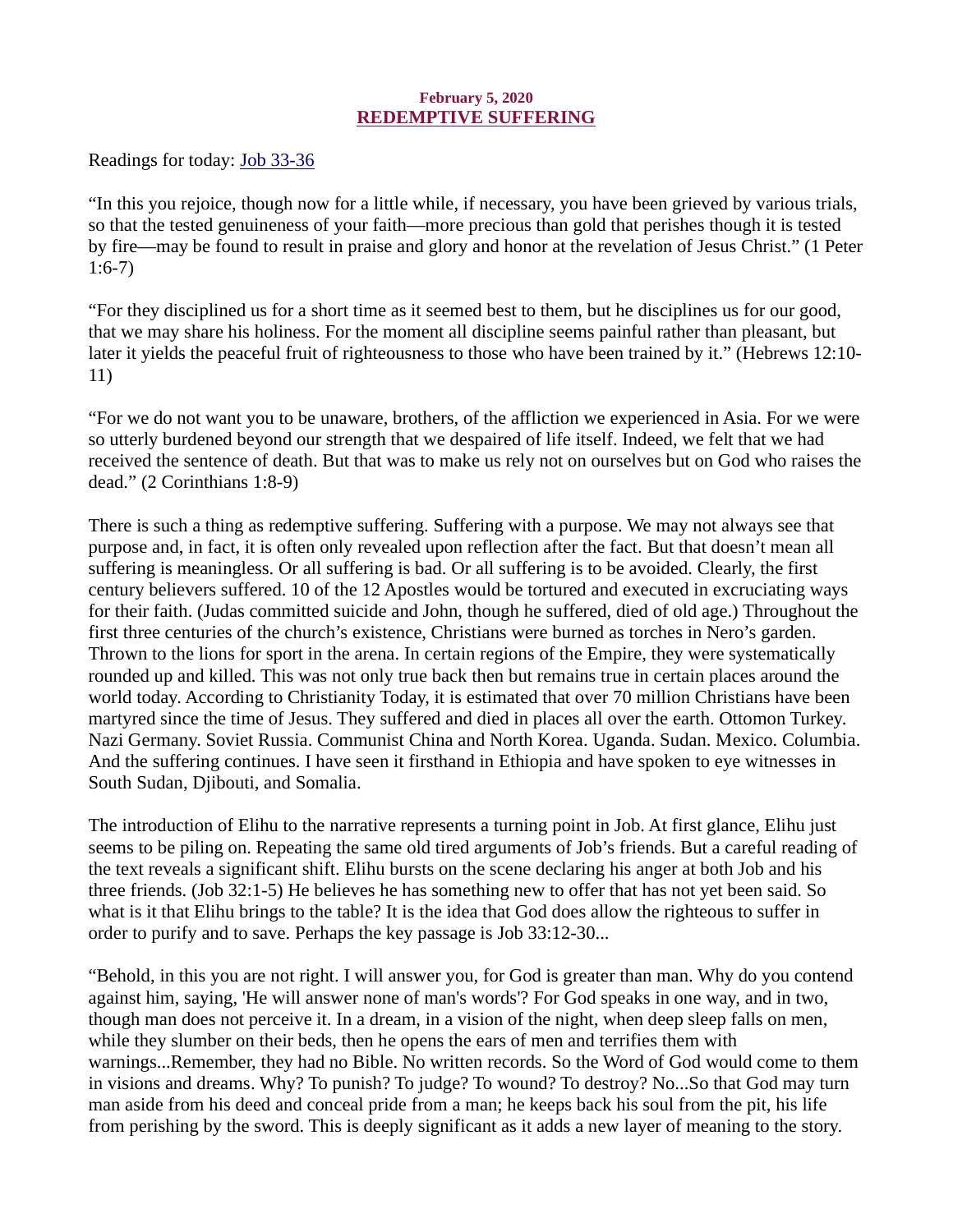God does allow suffering but it's for our good. He uses suffering to purge the pride from us. The pride Job himself suffers from. Yes, Job is a righteous man. Yes, Job is a blameless man. But Job is also a sinful man. Though he has a heart after God, he is not perfect and God will use his suffering (as we will see at the end of the book) to cleanse the depths of Job's soul.

God not only warns us in dreams and visions and through His Word, he also uses our physical pain for our good and for His glory. "Man is also rebuked with pain on his bed and with continual strife in his bones, so that his life loathes bread, and his appetite the choicest food. His flesh is so wasted away that it cannot be seen, and his bones that were not seen stick out. His soul draws near the pit, and his life to those who bring death." If we follow the logic of Job's friends - whom Elihu rebukes strongly - we would conclude that those who suffer deserve it. They should go down to death. But that's not where Elihu lands. His God is not a harsh judge but a faithful, loving Father who delivers His children ultimately from their pain and suffering. "If there be for him an angel, a mediator, one of the thousand, to declare to man what is right for him, and he is merciful to him, and says, 'Deliver him from going down into the pit; I have found a ransom; let his flesh become fresh with youth; let him return to the days of his youthful vigor'; then man prays to God, and he accepts him; he sees his face with a shout of joy, and he restores to man his righteousness. He sings before men and says: 'I sinned and perverted what was right, and it was not repaid to me. He has redeemed my soul from going down into the pit, and my life shall look upon the light.' "Behold, God does all these things, twice, three times, with a man, to bring back his soul from the pit, that he may be lighted with the light of life." The key phrase being that last sentence. It is God who does all these things for man in order to bring his soul back from the pit, lighted with the light of life.

This understanding squares with what Christians have said throughout the centuries. Martyrs facing their death without fear. Those who suffer enduring for the sake of something greater. They understand God is at work even in the middle of their pain. They understand suffering to be part of this broken, ruined, created order. Ultimately, they embrace suffering as part of following Christ who Himself suffered on behalf of all humanity. Viewed from this angle, suffering is hard but good. God using it to bring about His will and His glory while also continuing to sanctify and purify own hearts in the midst of it all. The reality is Job needs to be humbled and indeed will be humbled before the Lord of Hosts. We need to be humbled as well. This is one of the most important lessons from the Book of Job for all of us.

Readings for tomorrow: Job 37-40:1-5, Psalms 19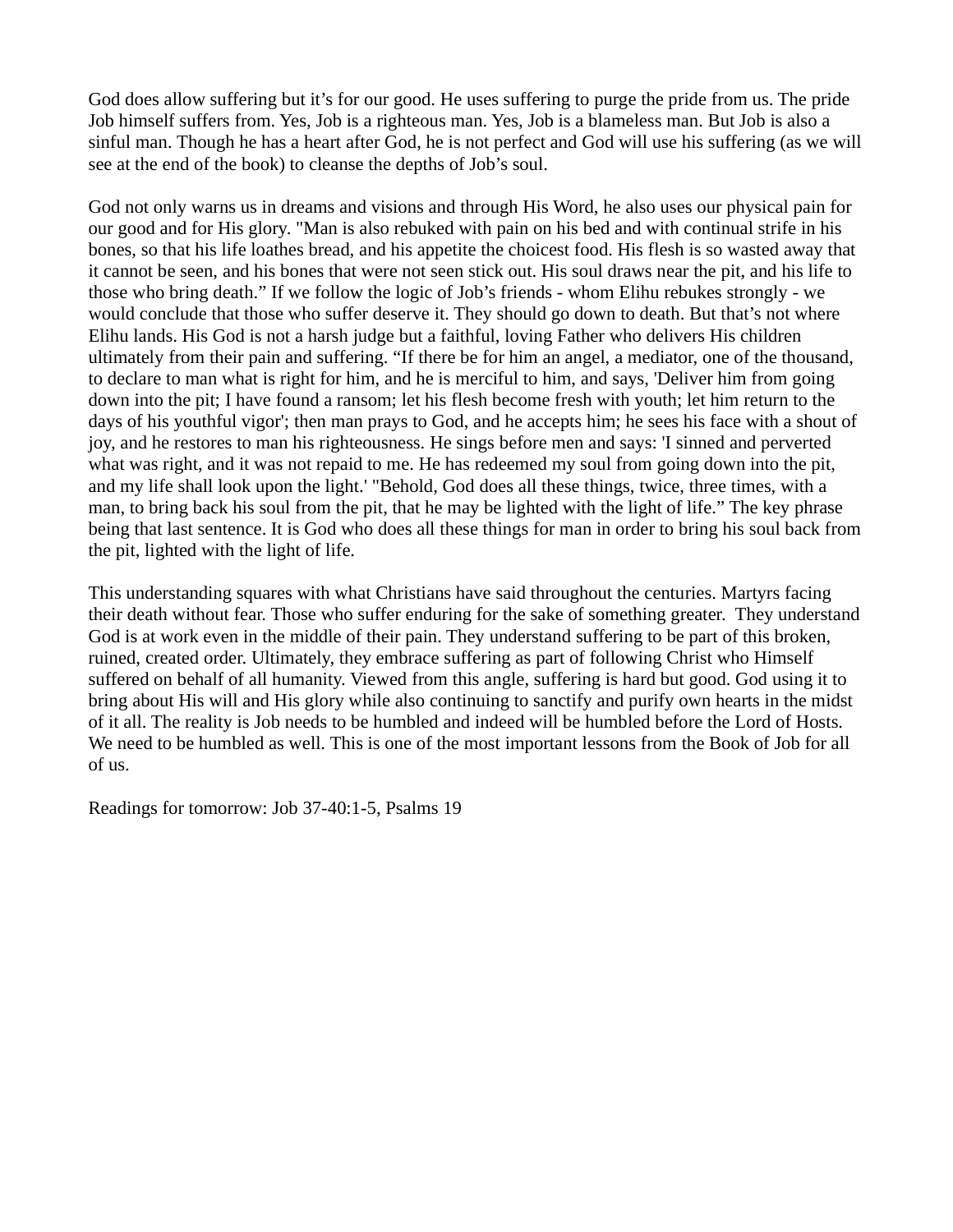# February 6, 2020 GOD IS GOD

<span id="page-7-0"></span>Readings for today: Job 37-40: 5; Psalm 19

So this is the moment we've all been waiting for...God finally showing up! God finally speaking. God finally defending His actions, explaining things, letting us in on what He's been thinking. Except that's not what happens. Instead, we are given these words in Job 40:2, "Shall a faultfinder contend with the Almighty? He who argues with God, let him answer it." I remember being frustrated the first time I read them. Even a bit angry with God. But over the years I have come to a deeper understanding of who God is and who I am before Him. Literally, I am nothing. I am a sinner. I live in a constant state of rebellion against God and His ways. I am corrupt. Conceived in iniquity as Psalm 51 so eloquently puts it. I am totally depraved. Even my best thoughts and actions on my best day are poisoned by pride and selfishness. That is who I am without Christ. That is my natural state of being. That is how I was born into this world. Furthermore, even now that I am in Christ. Redeemed. Beloved. Given a new heart and new spirit. I am still finite. I am still dust and ashes. I cannot fathom why the sun rises each morning or the flowers bud each spring much less probe the mysteries of God's purposes. They remain unsearchable for me. Unfathomable. Beyond my limited understanding.

This is how God answers Job. There is no reason for Job's suffering. Not that he can understand. Not in this moment. Not while he's suffering and in pain. Not while he's demanding in his pride an audience before God. Not while he's upset and angry. Job must be humbled. He must come to an understanding of who he is and who he's addressing. "Behold, I am of small account; what shall I answer you? I lay my hand on my mouth. I have spoken once, and I will not answer; twice, but I will proceed no further." (Job 40:4-5) This is what I love about Job. This is what makes Job righteous and blameless in God's sight. This is ultimately why God will affirm His servant Job and judge Job's friends. Job is repentant. Job is humble. Job is contrite. When God finally answers him out of the whirlwind, Job responds with reverence, fear, and awe. The only appropriate response when we come before the Lord. He gets on his knees. He bows his head. He closes his mouth. He covers his eyes. He is finished speaking. There are no more words to say. God is present. God is here.

God is God and we are not. That's the essence of the message of the Book of Job and it's a tough one to swallow. The reality is we all like to pretend we are gods. Masters of our own universe. Captains of our own destiny. We like to pretend that we are in control when in fact we are not. God is moving in ways we cannot see or understand. He is doing things above and beyond us. He is working all things for His glory in the world. He has His purposes. We are simply His instruments. Beloved? Yes. Cherished? Yes. Esteemed? Yes. But our relationship with God comes with responsibilities. Our adoption into God's family as His sons and daughters comes with a certain set of expectations. Though we are heirs to all things in Christ, we are not Christ. Though the Father has given us every spiritual blessing in the heavenly places, we are not to assume this makes us into gods ourselves. Humility and repentance are the key to a well-lived life before God and Job shows us the way.

Readings for tomorrow: Job 40:6-42:17, Psalms 29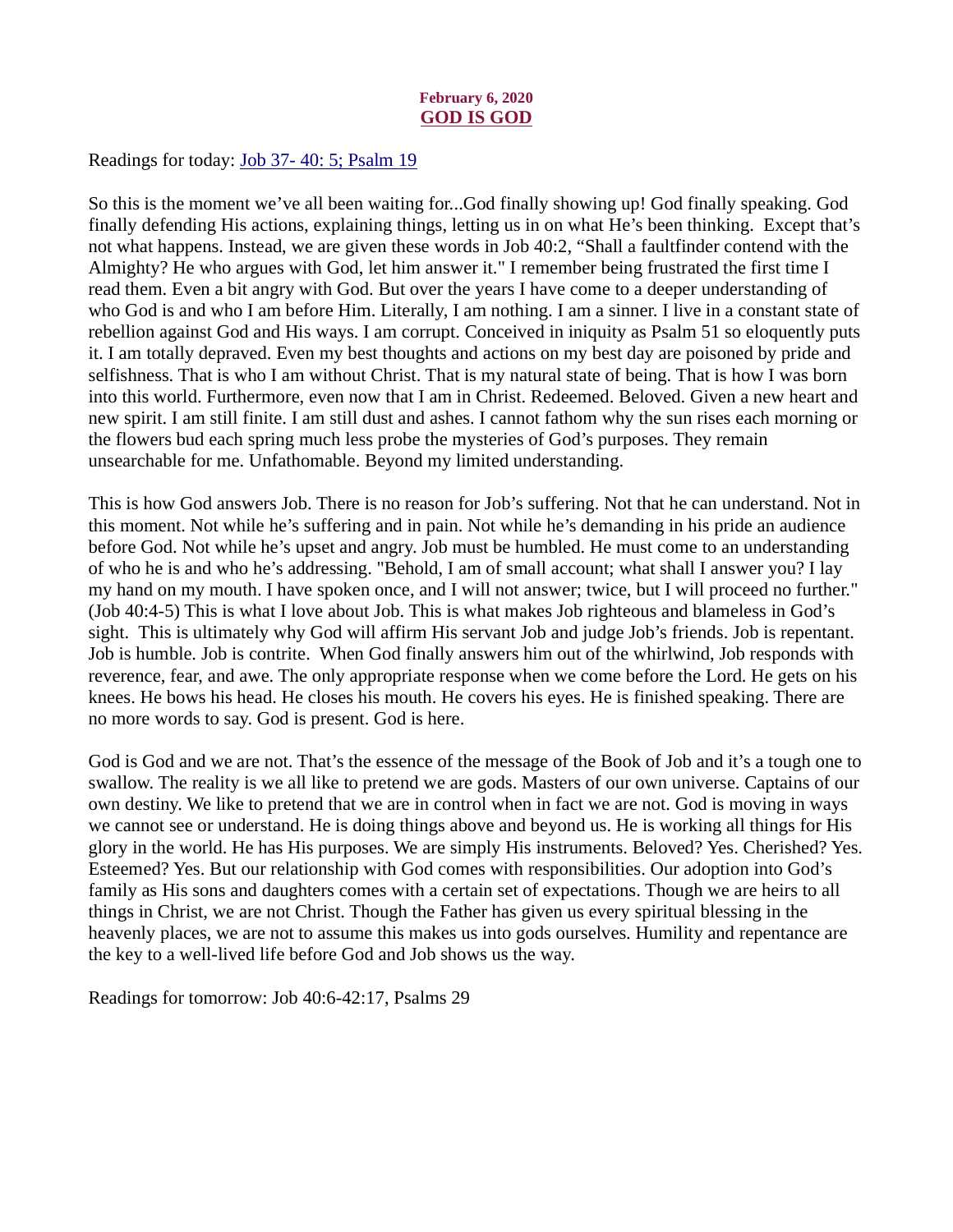# February 7, 2020 FEAR OF THE LORD

<span id="page-8-0"></span>[Readings for today: Job 40:6-42:17; Psalms 29](https://www.biblegateway.com/passage/?search=Job+40%3A6-42%3A17%3B++Psalms+29&version=ESV)

I am often asked about the "fear of the Lord." After all, the Bible says it is the key to wisdom. The key to understanding. The key to a life well-lived before God. But what does it look like? Are we supposed to tremble in terror before God? Are we supposed to pass out in fear? Does it relate to reverence? Awe? Humility? What does it look like to fear the Lord? I think Job gives us the perfect picture.

"Then Job answered the Lord and said: "I know that you can do all things, and that no purpose of yours can be thwarted. 'Who is this that hides counsel without knowledge?' Therefore I have uttered what I did not understand, things too wonderful for me, which I did not know. 'Hear, and I will speak; I will question you, and you make it known to me.' I had heard of you by the hearing of the ear, but now my eye sees you; therefore I despise myself, and repent in dust and ashes." (Job 42:1-6)

God is God and we are not. This is the fundamental truth of our existence. Who are we to question God? Who are we to challenge God? Who are we to doubt God? We are the clay. He is the potter. We are the instruments. He is the maestro. We are the tools. He is the craftsman. Thankfully, because God is gracious and merciful, He condescends to speak with us. Meet with us. Reveal Himself to us. He certainly doesn't have to. He is not bound to. He is under no compulsion except that which He sets for Himself. He is not effected by any force outside His own will. He is perfectly free to do whatever He pleases and the good news is this…it pleases Him to dwell with us! It pleases Him to be in relationship with us! It pleases Him to give His life for us!

What a glorious truth! This same God who spoke to Job out of the whirlwind. The same God who confronted Job to answer the most profound questions of creation. The same God who allowed Job to suffer so much. This same God suffers even more for us. Jesus willingly lets go of the wealth and riches of heaven. He empties Himself of His divine knowledge and wisdom. He gives up His glory and honor as the only begotten Son of God. He gives the full measure of His devotion on the cross where He suffers and dies the most horrific death imaginable. All to save. All to deliver. All to rescue those He loves so much.

In the face of such love, all we can do is repent. Fall on our knees before Him in awe and wonder. Gaze at the Son as He suffers for our sins. Feel our hearts filled to overflowing with gratitude for this great gift. Sing praises to His great name. Lift up our lives before Him as living sacrifices. Offer all that we are and all that we have to Him as an act of worship. Truly we have uttered words too wonderful for us! Spoken of things which we did not understand! Seen things which we had no right to see and experienced things we did not deserve! All praise be to Jesus! King of kings! Lord of lords! God of gods! Beloved of my soul!

Readings for tomorrow: Exodus 1-4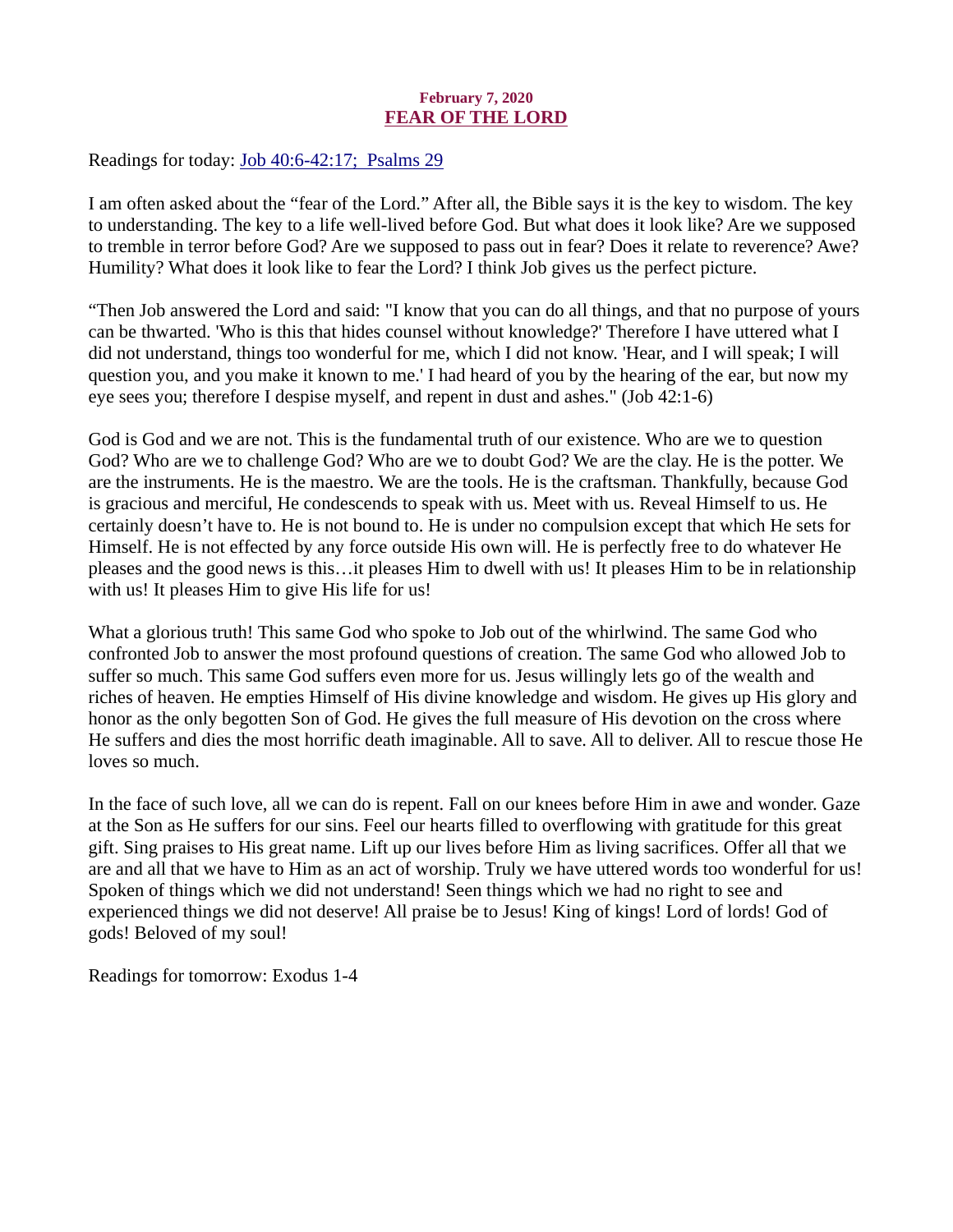# February 8, 2020 EXTRAORDINARY POWER OF ORDINARY PEOPLE

<span id="page-9-0"></span>[Readings for today: Exodus 1-4](https://www.biblegateway.com/passage/?search=Exodus+1-4&version=ESV)

"Now there arose a new king over Egypt, who did not know Joseph." (Exodus 1:8) One of the darkest chapters in Israel's history begins with these ominous words. A new Pharaoh has risen. One who did not know Joseph. One who had forgotten what God had done for Egypt through Joseph. One who saw Joseph's descendants as a threat to his power. One can understand his trepidation. A foreign people living on the eastern edge of the Nile delta who have multiplied exceedingly over the generations and grown strong. They worship a strange god you do not know. They have strange customs you do not follow. They speak a foreign language you do not understand. It is easy to understand the source of this new Pharaoh's fear.

So he takes action. He enslaves them. Subjects them to abuse, harsh treatment, and a lifetime of hard labor. But the more they oppressed the Israelites, the more numerous and powerful they became. Anxious about the potential of an uprising, Pharaoh calls for draconian population control. He orders the midwives to kill every male child that is born. In this way, he hopes to reduce their numbers to a more manageable size. But the midwives courageously defy the king. Denying themselves, they save the male children from death. It's an incredible act of faith.

Shiprah and Puah. Their names are important. Two ordinary women engaged in an ordinary profession. There is nothing remarkable about them. Nothing special or unique. They have no biblical training. No seminary degree. They come from no special lineage and carry no family name. We do not know their tribe or their background. We simply know their names. Their occupation. And the one thing that does set them apart...their fear of God. These two women pave the way for Israel's deliverer, Moses, to be born. They make it possible for God's salvation to come. Through their act of selfless obedience, they create the conditions for what will become the seminal event in Judaism. The Exodus. Without them, there is no Charleton Heston. :-) No Ten Commandments. No Moses. Without them, there is no parting of the Red Sea or journey to the Promised Land. Without them, the Hebrews eventually die out. Cease to exist. The covenant God made with Abraham would be broken and all of salvation history go defunct. All because two women decided to obey God and perform their professional duties faithfully under threat of death.

Do you think about your profession in this way? Do you connect what you do with what you believe? Is God on your radar screen as you go about your day to day activities? It's amazing how often God uses the ordinary and mundane to accomplish His purposes. In my experience, it is not the pastors and church leaders who move the dial of the Kingdom but the faithful man or woman who often goes unnoticed. They spend their days working at their job. Caring for their families. Praying and studying the Bible. And eternity moves at the sound of their voice. The wheel of God's salvation history turns by their hand. It's truly amazing. What could God do with an accountant? A truck driver? A fast food worker? A sanitation engineer? What could God do with a doctor? A lawyer? A university professor? What could God do with a teacher? A mother? A father? A friend? The answer is...everything. Anything. God uses those who are available and humble and willing. Does that describe you?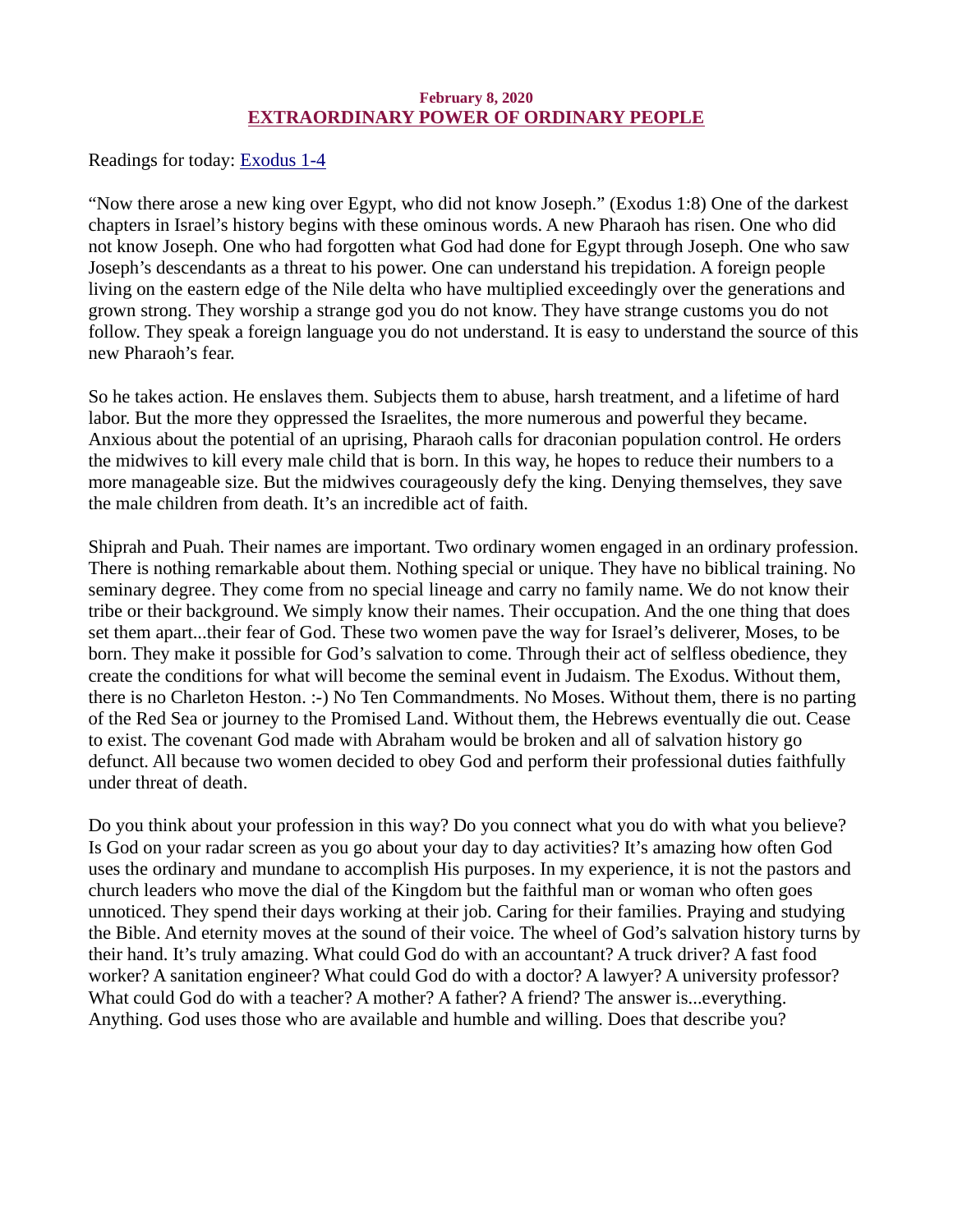# February 10, 2020 DELIVERER

<span id="page-10-0"></span>[Readings for today: Exodus 5-9](https://www.biblegateway.com/passage/?search=Exodus+5-9&version=ESV)

"I am the Lord, and I will bring you out from under the burdens of the Egyptians, and I will deliver you from slavery to them, and I will redeem you with an outstretched arm and with great acts of judgment. I will take you to be my people, and I will be your God, and you shall know that I am the Lord your God, who has brought you out from under the burdens of the Egyptians. I will bring you into the land that I swore to give to Abraham, to Isaac, and to Jacob. I will give it to you for a possession. I am the Lord."(Exodus 6:6-8)

I remember sitting in a seminary classroom listening to a professor discount the Exodus. He decried it as a mythological story. An event that never took place. At least not in the way it's told by the Bible. Instead, he suggested all kinds of replacement theories of his own. Each one more strange than the next. He argued it was a propaganda piece designed to give a group of people an identity. He argued the original Hebrews were a migrant, nomadic people who needed to give themselves political justification for settling down. He argued the Exodus never happened as a mass event but a series of migrations over time. All this sounded well and good until one student raised their hand and asked, "How can we describe God as deliverer if He never actually delivered anyone?" Silence. The professor began to stutter and stumble but the damage was done. His lofty arguments brought low by the simple, profound truth that propaganda pieces simply do not have the staying power he suggested. The fact that Israel has been telling and re-telling this story for centuries is strong evidence for it's historical veracity. Furthermore, the fact that so many marginalized and oppressed people have found inspiration and hope in this story suggests it must have a basis in truth. And perhaps most damningly, how in the world can we honestly believe in God as deliverer if He never actually acted within human history to deliver His people?

Thankfully, the overwhelming testimony of history stands against those who would seek to diminish this story. Just the fact that the Jewish people still exist when so many other tribal people groups disappeared should stand for something. After all, Israel was never a powerful empire like Egypt. Never attained cultural hegemony like Greece. Never exerted a powerful military presence like Rome or Babylon or Persia. At best, even under King Solomon, she remained a regional power, taking advantage of the lulls between the much greater empires that surrounded them. Secondly, arguing from the "silence" of the archaeological record has never been persuasive. Those who decry the lack of evidence in the Sinai peninsula for a mass migration of people have to acknowledge the difficulty of uncovering evidence that is over 3,000 years old. After all, they are finding military equipment in Sinai from the 1973 Yom Kippur War buried in over 52 feet of sand! Thirdly, it is important to read the Bible honestly. The author of the Exodus is clearly writing from the perspective of a Jew. As such, he had no interest in presenting an unbiased account. This doesn't make the story any less true but it does mean we have to read critically, lest we miss the overarching point. God is God.. Pharaoh is not. God is sovereign even over the greatest empires on the earth. God does what He wills. When He wills. For the primary purpose of promoting His own glory. Some would say this makes God an narcissist. Quite the contrary. It's part and parcel of what makes Him God.

The truly incredible part of the story to me is not even the deliverance of Israel from slavery in Egypt. It's the fact that God chooses to reveal Himself at all. If there is a God who stands outside time and space. A God who creates and rules over all He has made. An omnipotent, omnipresent, omniscient Being who exists eternally in perfect relationship within Himself. Then He has no need of me. No need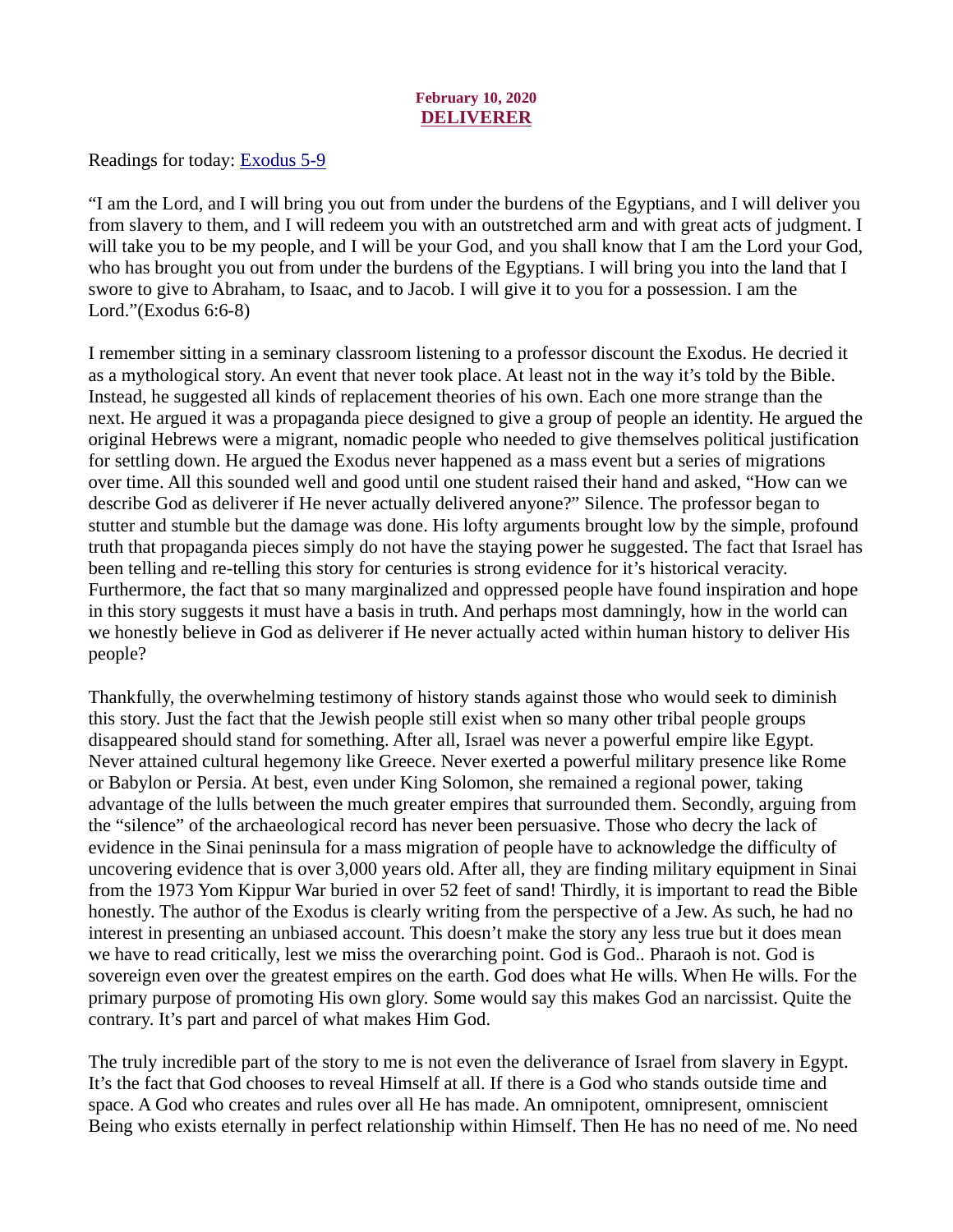of us. No need of a people to call His own. This God has no need to enter history. No need to reveal Himself. He is not beholden to us. He doesn't owe us a thing. But what the Exodus makes clear is that this God desires a relationship with us. He makes Himself known to us. Not only that but He makes Himself known to us in a particular way. He is deliverer. He is redeemer. He is savior.

As seminal an event as the Exodus is for the people of Israel, it is but a foreshadowing of the "Exodus" that will take place on the cross. As Jesus hangs between heaven and earth, all of the "plagues" God stored up against the sin of humankind are poured out Him. He cries out in anguish. He thirsts. He suffers. He is in tremendous pain. He feels the lash of the whip. He endures the harsh words of the taskmaster. By becoming sin for us, Christ delivers us. He rescues us. He breaks the power of sin and death and rescues us from spiritual slavery to the devil. In short, He sets us free. This, friends, is how God chooses to make Himself known to the world. As a God who delivers! A God who redeems! A God who saves! May you place your trust in Him today!

Readings for tomorrow: Exodus 10-13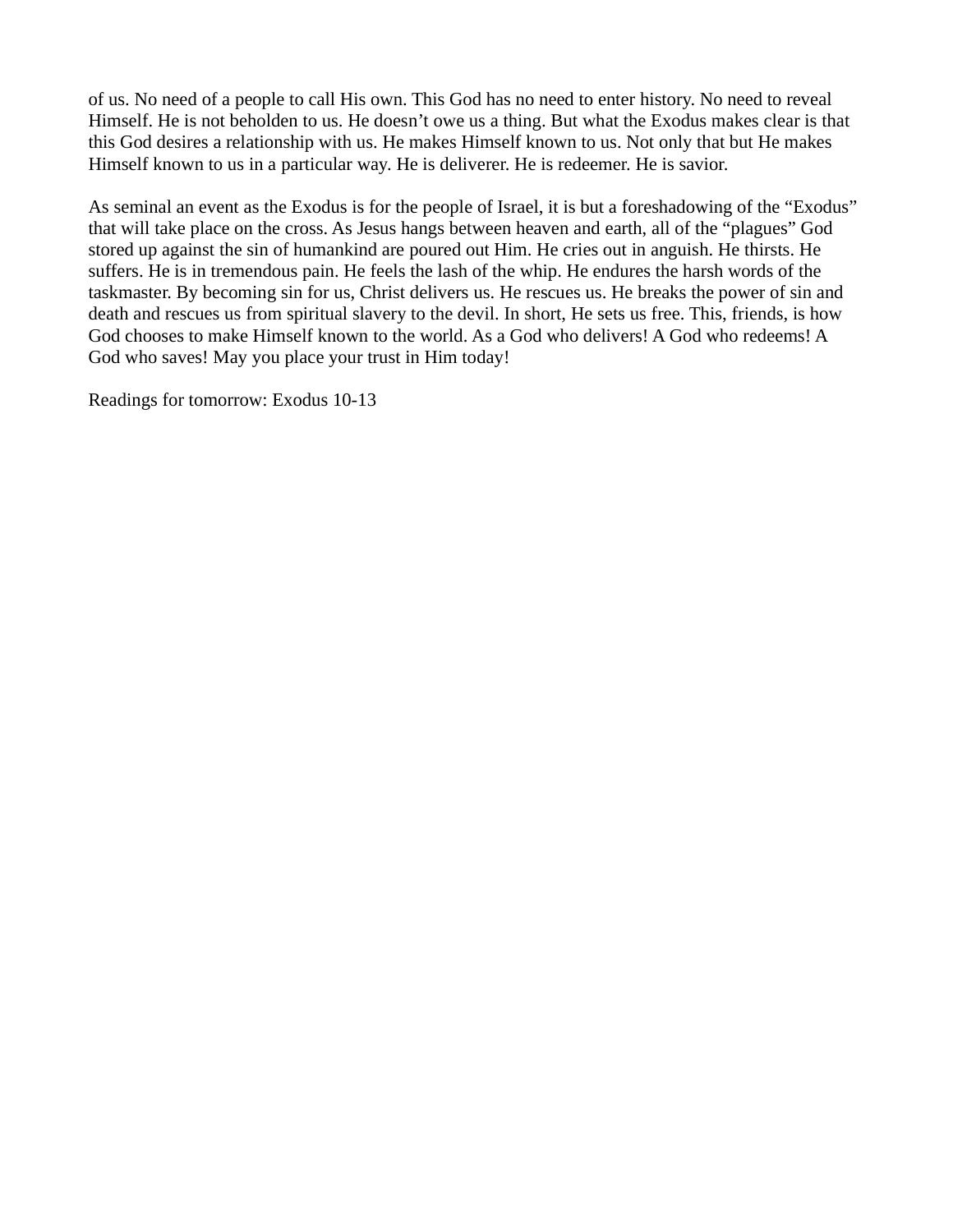### February 11, 2020 DOES GOD HARDEN HEARTS?

<span id="page-12-0"></span>Readings for today: **Exodus 10-13** 

Today we have to grapple with one the deepest mysteries in all of Scripture. God hardening Pharaoh's heart. Before we even get started, let's acknowledge the obvious. We hate this truth. It runs counter to everything we've been raised to believe about free will, everyone getting a choice, God loving everyone, etc. It calls into question God's justice. God's righteousness. How could a righteous God harden someone's heart to the point where they are kept from saving faith? And yet, if we are courageous enough to take the text at face value, we are left with no other conclusion.

"Then the Lord said to Moses, "Go in to Pharaoh, for I have hardened his heart and the heart of his servants..." (Ex. 10:1)

"But the Lord hardened Pharaoh's heart, and he did not let the people of Israel go." (Ex. 10:20)

"But the Lord hardened Pharaoh's heart, and he would not let them go."  $(Ex, 10:27)$ 

"Moses and Aaron did all these wonders before Pharaoh, and the Lord hardened Pharaoh's heart, and he did not let the people of Israel go out of his land." (Ex. 11:10)

God is relentless with this man. He will not let him repent. He will not let him escape judgment. He will not let him give in until his nation lies in ruins. God will not let up until there is no doubt who is God and who is not. Now this is hard for us. This is a different side to God that we aren't used to. A God who reigns over the affairs of humanity. A God who rules over the universe with a firm hand. A God who is to be feared as much as loved. So again, the question is pressed...how could a righteous God harden someone's heart to the point where they are kept from saving faith?

The key is how we define righteousness. Do we define it from a human perspective? Or a Biblical one? According to Scripture, God's highest aim is NOT the salvation of His people. As important as this is, it is merely the means God chooses to achieve a higher end. What is that "higher end?" The full display of God's power and glory and majesty and sovereignty over all creation. God's greatest aim is to fill the earth with His glory. His grand design calls for all creation to honor His great name. This is the purpose for which we were created and it is clearly revealed in the Exodus narrative.

"But I will harden Pharaoh's heart, and though I multiply my signs and wonders in the land of Egypt, Pharaoh will not listen to you. Then I will lay my hand on Egypt and bring my hosts, my people the children of Israel, out of the land of Egypt by great acts of judgment. The Egyptians shall know that I am the Lord, when I stretch out my hand against Egypt and bring out the people of Israel from among them." (Ex. 7:3-5)

"Then the Lord said to Moses, "Go in to Pharaoh, for I have hardened his heart and the heart of his servants, that I may show these signs of mine among them, and that you may tell in the hearing of your son and of your grandson how I have dealt harshly with the Egyptians and what signs I have done among them, that you may know that I am the Lord." (Ex. 10:1-2)

"Then the Lord said to Moses, "Pharaoh will not listen to you, that my wonders may be multiplied in the land of Egypt." (Ex. 11:9)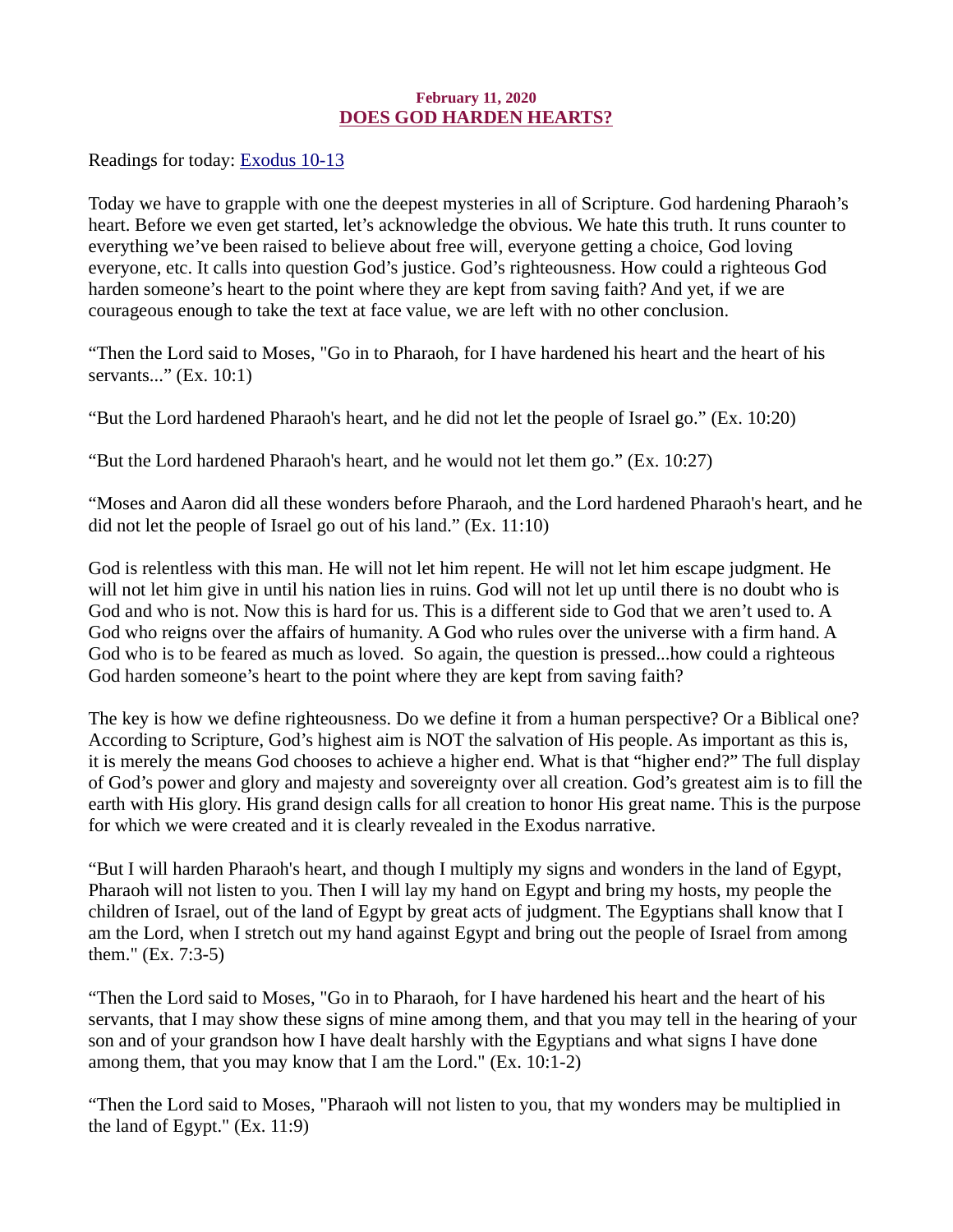And the Apostle Paul affirms God's purposes when he looked back on the Exodus story. "For the Scripture says to Pharaoh, "For this very purpose I have raised you up, that I might show my power in you, and that my name might be proclaimed in all the earth." (Rom. 9:17)

The point is clear. God will make His name known. And He chooses to make His name known through "vessels of mercy" (His people) and "vessels of wrath" (not His people). And lest we think this somehow compromises God's justice or righteousness or goodness or it just isn't fair; we have to remember our condition before God. All of us are dead in our trespasses. All of us have sinned and fallen short of God's glory. All of us deserve death and the torments of hell forever. We are in NO position - broken, sinful, and rebellious as we are - to pass judgment on God. God is free to choose to use whom He wills in whatever way He wills and this in no way compromises His integrity.

So what does this mean for us? Does it mean we should be scared of God? Does it mean we are at the mercy of a God who is arbitrary and capricious? Not at all. In Jesus Christ, God has provided the perfect Passover Lamb! He Himself has become the sacrifice that saves! He blood delivers us from the angel of death! And because we have no idea whom God has chosen, we should go forth and gladly, even boldly, share this good news with the world!

Readings for tomorrow: Exodus 14-18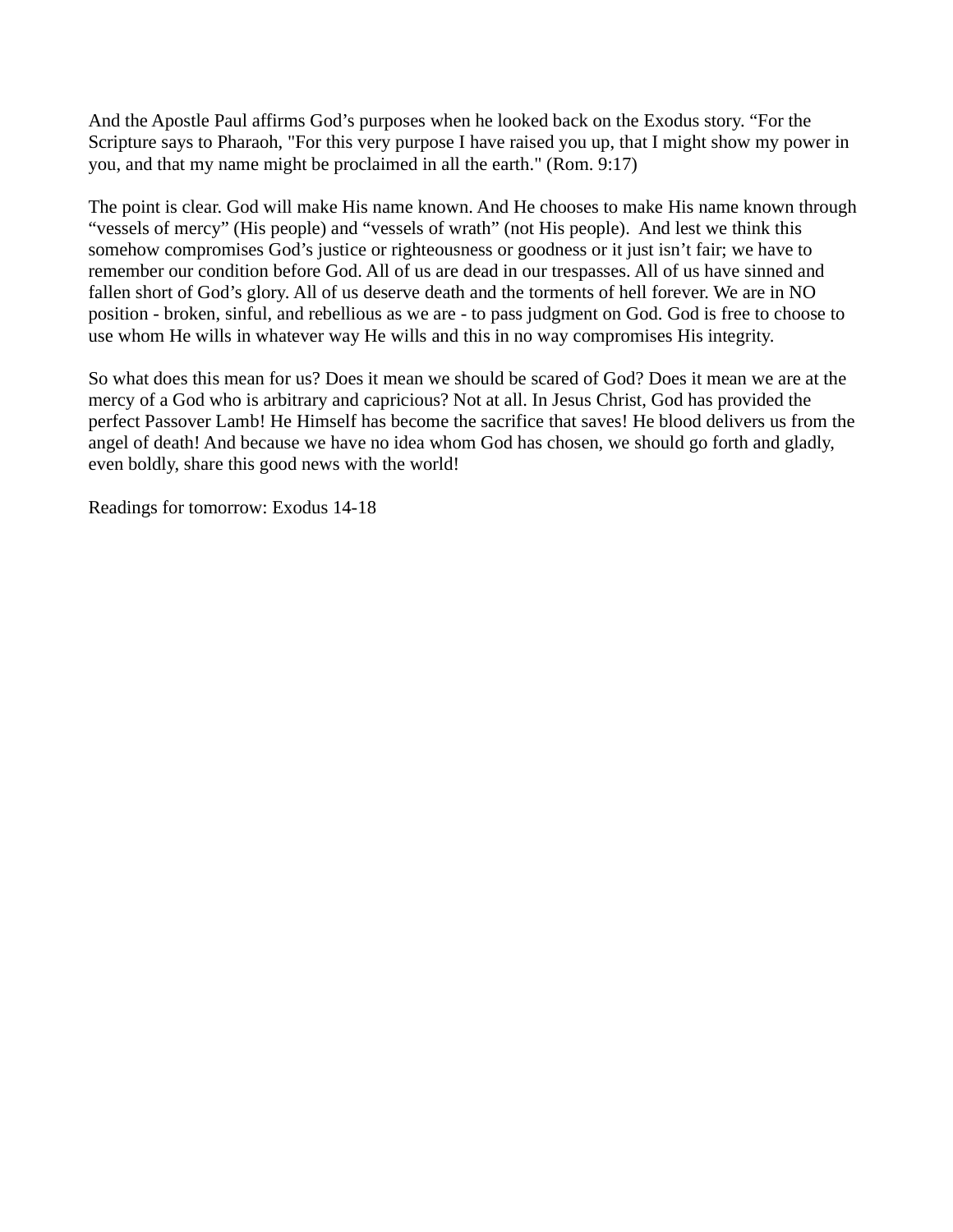# February 12, 2020 WALK BY FAITH

<span id="page-14-0"></span>Readings for today: **Exodus 14-18** 

Christians are called to walk by faith and not by sight. But what does this mean? For Israel, it meant taking a literal journey through the wilderness. It meant placing their lives literally in the hands of God.

They are camped at the shores of the Red Sea. Celebrating their newfound freedom. But then they hear the warhorns of the Egyptians. They see the dust from the chariots rising on the horizon. They feel the ground rumble beneath their feet. They cry out in fear. In anguish, they look to Moses who points them to the salvation of God. "Fear not! Stand firm and see the salvation of the Lord which He will work for you today! For the Egyptians whom you see today, you shall never see them again. The Lord will fight for you and you only have to be silent." Trembling, Israel takes their first steps at the water's edge only to watch it miraculously divide in front of them. They move through on dry ground. Once on the other side, they watch in awe as God brings the sea back together, consuming the Egyptian host. Moses and Miriam record one of the oldest songs of praise in the Bible.

They begin their journey to the Promised Land but quickly run out of water. They are parched. They are thirsty. They are afraid of dying. When they finally find water, it is bitter and poisoned and makes them sick. Again, they cry out in fear. They look to Moses who points them to the salvation of God. He throws a log into the well and the water became sweet. Not only that but he leads them to a place called Elim where the water is plentiful. An oasis in the desert.

They set out yet again. Into the wilderness. Into the desert. Food is scarce. They are hungry. Their stomachs are empty. They afraid of dying. They cry out in fear. They look to Moses and Aaron who point them again to the salvation of God. Manna will rain from heaven on a daily basis. God will provide for His people. God teaching His people to walk by faith and not by sight. "In the morning you shall see the glory of the Lord…" They wake up. Quail covered the camp. A fine, flake-like substance covered the ground. They gather. They eat their full. It is an effort they must repeat each day as God teaches them to rely on His daily bread.

What does this look like in your life? As I think back over the years, I can see where God was at work teaching me to walk by faith. I have experienced success and failure. I have been to the top of the mountain and in the darkest of valleys. I have seen pain and suffering. I have experienced hurt and heartbreak. I have been afraid. I have cried out to the Lord. Every time He has come through. Not always in the way I wanted. Not always in the way I thought best. Not always according to my plan. But always with enough to get me to the next step. Walking by faith in this world is not about never having a need. It's not about the fulfillment of all our desires. It's not about us living in health and wealth and abundance. It is about learning to rely on God each and every day. Trusting Him for every step in the journey. Believing Him even when things seem bleak and circumstances dire. God is with us. God is teaching us to depend on Him. Open your hands. Open your hearts. Listen to Him. Learn from Him.

Readings for tomorrow: Exodus 19-21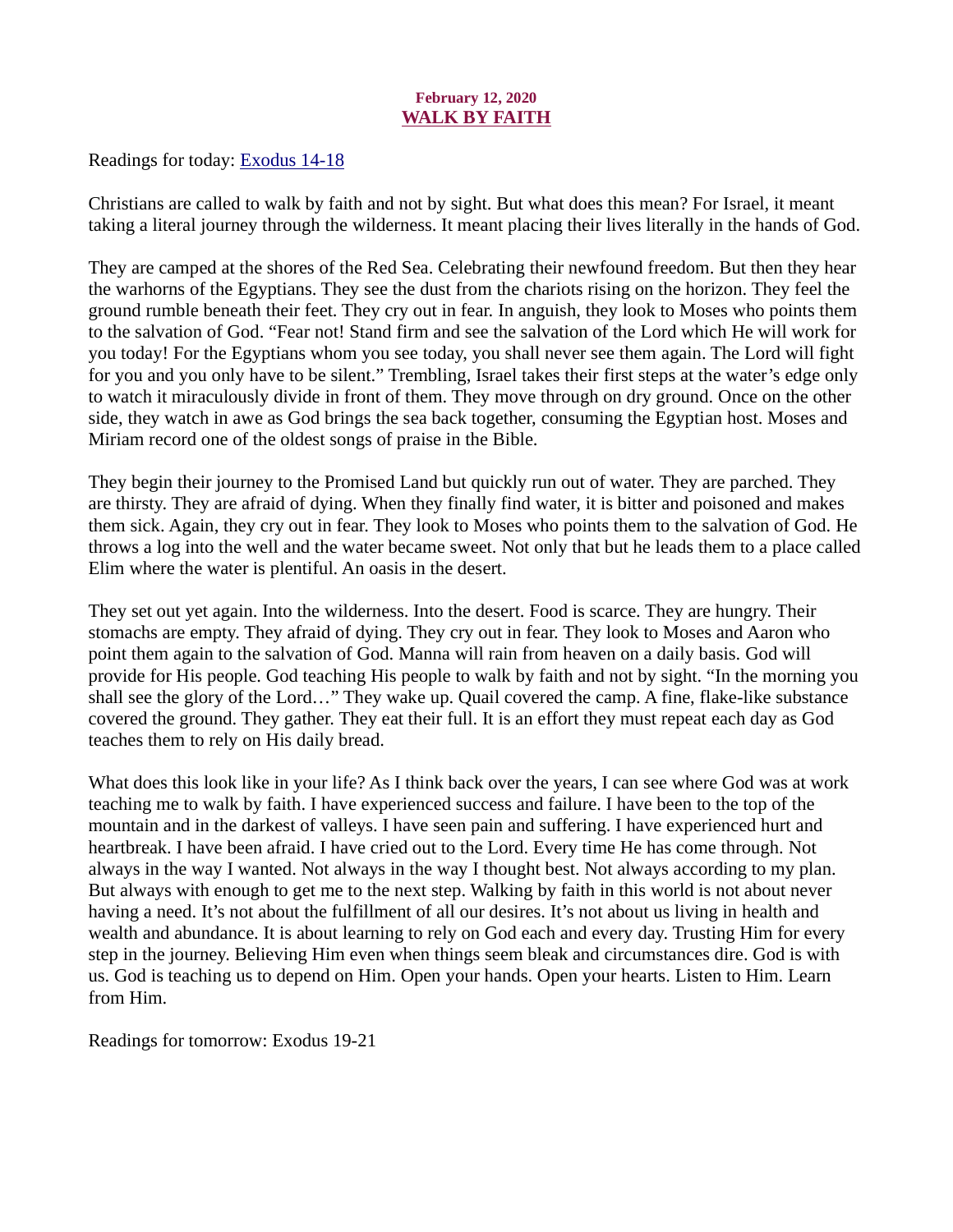# February 13, 2020 FORMING A PEOPLE

<span id="page-15-0"></span>[Readings for today: Exodus 19-21](https://www.biblegateway.com/passage/?search=Exodus+19-21&version=ESV)

Today's reading represents a hinge point in the Book of Exodus. We move from sweeping epic to Israelite case law and it's easy to start to skip over this part. I remember my eyes glazing over during this section the first several times I read through the Bible in a year. However, if we slow down and read carefully, some wonderful truths are revealed.

First, a look at the big picture. Israel arrives at Mt. Sinai as a rag-tag group of folks with no national identity or charter. The only reason they've made it this far is due to the miraculous intervention of God. He saved them. He defeated the Egyptians. He fed them. He watered them. He has met every need. His goal is to get them to Sinai in one piece where He will begin to teach them what it means to be His people. Once they are at Mt. Sinai, God comes down to meet them face to face. The revelation of God is so intense, the mountain shakes and burns. The people's hearts melt and they tremble in fear. God's holiness is so fierce that the people must be protected from it lest they die. Then God speaks. He writes the Ten Commandments with His own finger on tablets of stone. He dictates His laws to Moses and in doing so, he shapes a nation.

The laws God issues are revelatory in nature. They are similar and yet critically different than the laws of the nations around them. Almost all societies, even ancient ones, have laws prohibiting murder, stealing, etc. Old Testament law is unique, however, in that it protects women, children, and families. It restricts revenge by instituting the principle of lex talionis - otherwise known as "an eye for an eye and a tooth for tooth" - thus making justice proportional. Furthermore, it makes slavery a voluntary arrangement. Available for those who cannot pay their debts. Freedom was a guarantee unless the slave himself chose otherwise. Protections were built in to prevent abuse and slave trading was punishable by death. "Whoever steals a man and sells him, and anyone found in possession of him, shall be put to death." (Ex. 21:16) These are massive advances in human rights and set the nation of Israel apart from the other nations around them.

This is exactly God's point, by the way. Remember, in "Abraham" all the nations of the earth would be blessed. It will be through Abraham and his descendents (now starting to "outnumber" the stars in the sky and the sand on the seashore) that the world will come to know Yahweh is God. Pharaoh's already learned this lesson the hard way. Other nations now have the opportunity to learn from Israel. To model their own national life and laws after the Law of God. In giving Israel His Law, God is setting them up to serve as a light to the nations. An example to the Gentiles. He wants the nations of the earth to see what life looks like in His Kingdom. When Israel is faithful to the Law, the nations will flock to her. She will experience blessing and peace and prosperity. When she disobeys the Law, she will be judged and punished thereby continuing to serve God's purposes as He makes an example of them in His wrath. The point of it all is that God is now in relationship with Israel and Israel with God. She is bound to Him through His saving grace and He will never let her go.

Readings for tomorrow: Exodus 22-24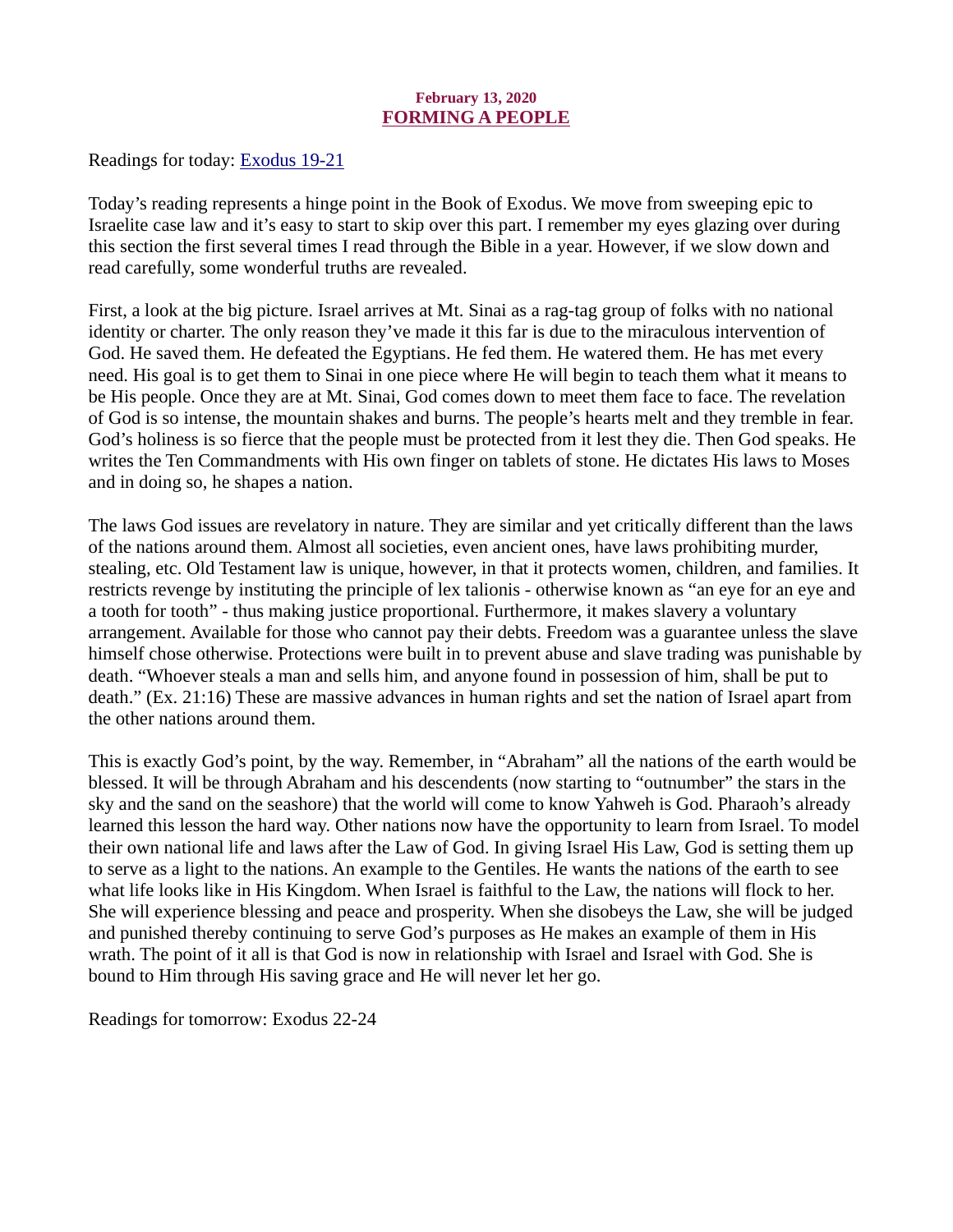# February 14, 2020 DIVINE RHYTHMS

<span id="page-16-0"></span>[Readings for today: Exodus 22-24](https://www.biblegateway.com/passage/?search=Exodus+22-24&version=ESV)

One of the few things everyone seems to agree on these days is the growing mental health crisis in America. So much is made of the levels of depression, anxiety, and other mental health conditions that erode our quality of life and seem to present insurmountable barriers to human flourishing. Sadly, too many turn to pharmaceuticals for answers. Opioids. Psychotropics. Pot. Now let me be quick to say I am not against taking medication to correct chemical imbalances. I myself have been taking a pill every day since I was about 23 to correct my thyroid condition. So I get it on some level. However, it is clear to many that we are an over-medicated society. We seem unwilling to make the kind of lifestyle changes necessary to protect our physical, mental, and emotional health. One of the main areas we see this is in our addiction to work.

"Six days you shall do your work, but on the seventh day you shall rest; that your ox and your donkey may have rest, and the son of your servant woman, and the alien, may be refreshed." (Exodus 23:12)

Imagine you are an Israelite. You've just been set free from slavery. From an existence where you were forced to endure a life of hard labor. Seven days a week. Four weeks a month. 52 weeks a year. Never a day off. Never allowed to rest. Never allowed to take a break and a breath and just relax. This is the only life you've know and it is the only life your ancestors have known for generations. It would be tempting to assume this is just how life is. You're born. You work. You die. But God has a different plan for His people. He doesn't view His people primarily as cogs in a machine or tools to be used or commodities to be used up but as creatures made in His image. As such, they literally have hardwired into their DNA a divine rhythm. A way of life modeled after the life of God. God works six days and rests. Human beings work six days and then rest. On a very practical level this is what it means to follow God.

Most psychologists will tell you the root of our mental health crisis begins with our lack of sleep. Human beings are biologically designed to get 7-8 hours of sleep a night. Furthermore, we are not robots. We were not made to work 24/7. We must get rest. We must take a break. We need downtime. When we don't get these things, we end up anxious and afraid. We end up depressed and struggling with despair. Left unchecked, we engage in self-harm and entertain thoughts of suicide.

What solution does God offer us in the midst of our addiction to work and busyness? Sabbath. Rest. One day a week where we refrain the work we do the other six days. A break. A day dedicated to worship and rest and restorative practices. A day devoted to recovery. Mentally. Physically. Emotionally from the toil and trials of the rest of the week. What does it look like? Depends on the person. Jesus said, "Sabbath is made for man not man for the Sabbath." In other words, Sabbath is a gift. It is given to us to use for our own benefit. As such, it will look different for every person.

God is passionate about us keeping a Sabbath because God is passionate about the health of His people. He longs for us to experience rest. Relaxation. Peace. Hope Joy. These are the fruits of a Sabbath lifestyle. So take a moment and examine your life. Do you take one day out of every seven to rest? To relax? To refrain from the activities you do the other six days? Do you intentionally set aside time for worship? For yourself? For those activities that fill your soul? How are you seeking to maintain the divine rhythm hardwired into your soul?

Readings for tomorrow: Exodus 25-28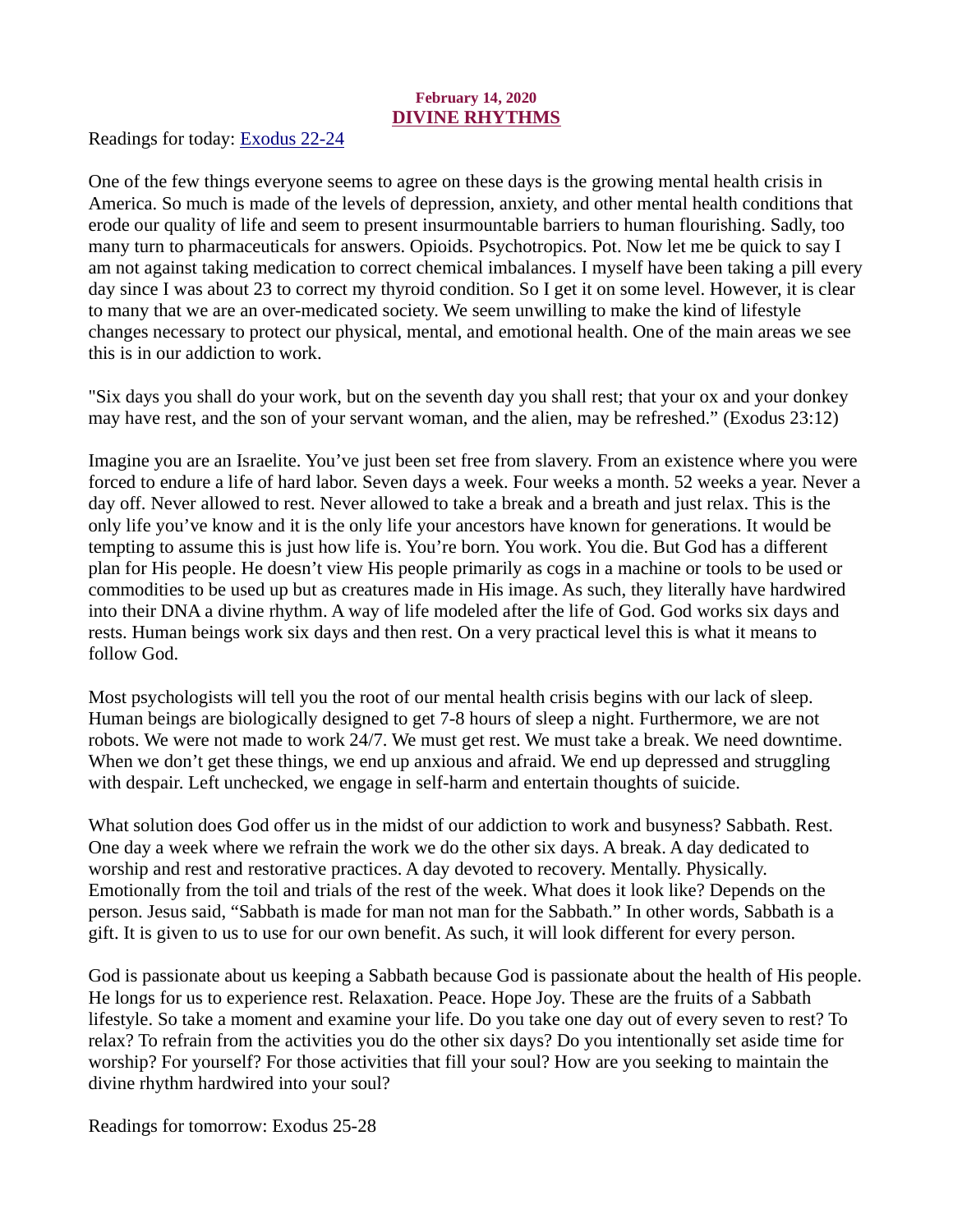# February 15, 2020 FINDING OURSELVES IN THE STORY

<span id="page-17-0"></span>[Readings for today: Exodus 25-28](https://www.biblegateway.com/passage/?search=Exodus+25-28&version=ESV)

So many reading plans start to crash at this part of the journey. Making our way though the latter parts of Exodus, Leviticus, and Numbers is a real struggle. It's easy to breeze over the blueprints of the tabernacle. Skim through the thread counts of the priestly garments. Get lost in the weeds of all the laws in Leviticus. And then stop reading altogether once we hit the statistical reports in the Book of Numbers. I've been doing this for over twenty years. I get it. The readings start to feel boring. Pointless. Worthless.

But perhaps that's because we read the Bible selfishly. Perhaps it's because we read with a desire to "get something out of it" rather than read ourselves into it. Perhaps it's because we project our own experiences and biases and cultural understandings back onto the text which makes it feel so foreign and strange. We look at all this detail and we can't understand it. We wonder why God's so concerned about the furnishings of the sanctuary or what His people eat or what they wear. We struggle to grasp the significance of all the offerings the people bring and why God demands such things in the first place. We start to wonder if the God of the Old Testament truly is capricious and arbitrary and not worthy to be trusted.

This is why it is so important to pay attention to verses like Exodus 25:22. "There I will meet with you, and from above the mercy seat, from between the two cherubim that are on the ark of the testimony, I will speak with you about all that I will give you in commandment for the people of Israel." It's important to stop. Ponder. Pray over verses like this that we will find sprinkled throughout the text. It reminds us that everything God does has a purpose. And that purpose is to make it possible for His people to be in relationship with Him. Take a step back for just a minute. The omnipotent and omniscient and omnipresent God of the universe is under no obligation to interact with His people. God could just as easily washed His hands of this whole human mess when Adam and Eve first sinned in the garden. He has a universe to run. Surely He has better things He could be doing with His time? And yet, He chooses to love us. He chooses to reveal Himself to us. He chooses to meet with us. Dwell with us. Live in covenantal relationship with us. It's astounding!

Sin causes us to forget our place. We are not the center of the universe. So in order to read the Bible for all its worth, we have to set aside our natural, sinful inclination to make it all about us. These books were not written so that we could get something out of them. Some nugget of wisdom or inspiration to put on a coffee cup or post on Twitter. The Bible was written to describe the history of God's interactions with the people He had chosen from among the nations of the earth. This is their story. This is their history. And we only "get something out of it" if we seek first to immerse ourselves in it.

What does that look like? Here we have to exercise our imaginations. Imagine being a young Israelite child. Each night before bed you see the scars on your father's back from the whips he endured in Egypt. Your mother, now in her late twenties, looks ancient because of the physical, psychological, and sexual trauma she's endured. Your older siblings tell you very real horror stories of what life was like when you and your family were slaves. Each day is a struggle for survival. You barely have enough to eat. Barely have enough to drink. Your legs are tired from the miles you've walked. Your back hurts from the burdens you've carried. And now you find yourself at the foot of Mt. Sinai. The summit surrounded by smoke and fire. The ground shakes occasionally. Thunder rolls. Some of the older people tell you it's the voice of God. You've seen His power firsthand. The plagues. The pillar of fire.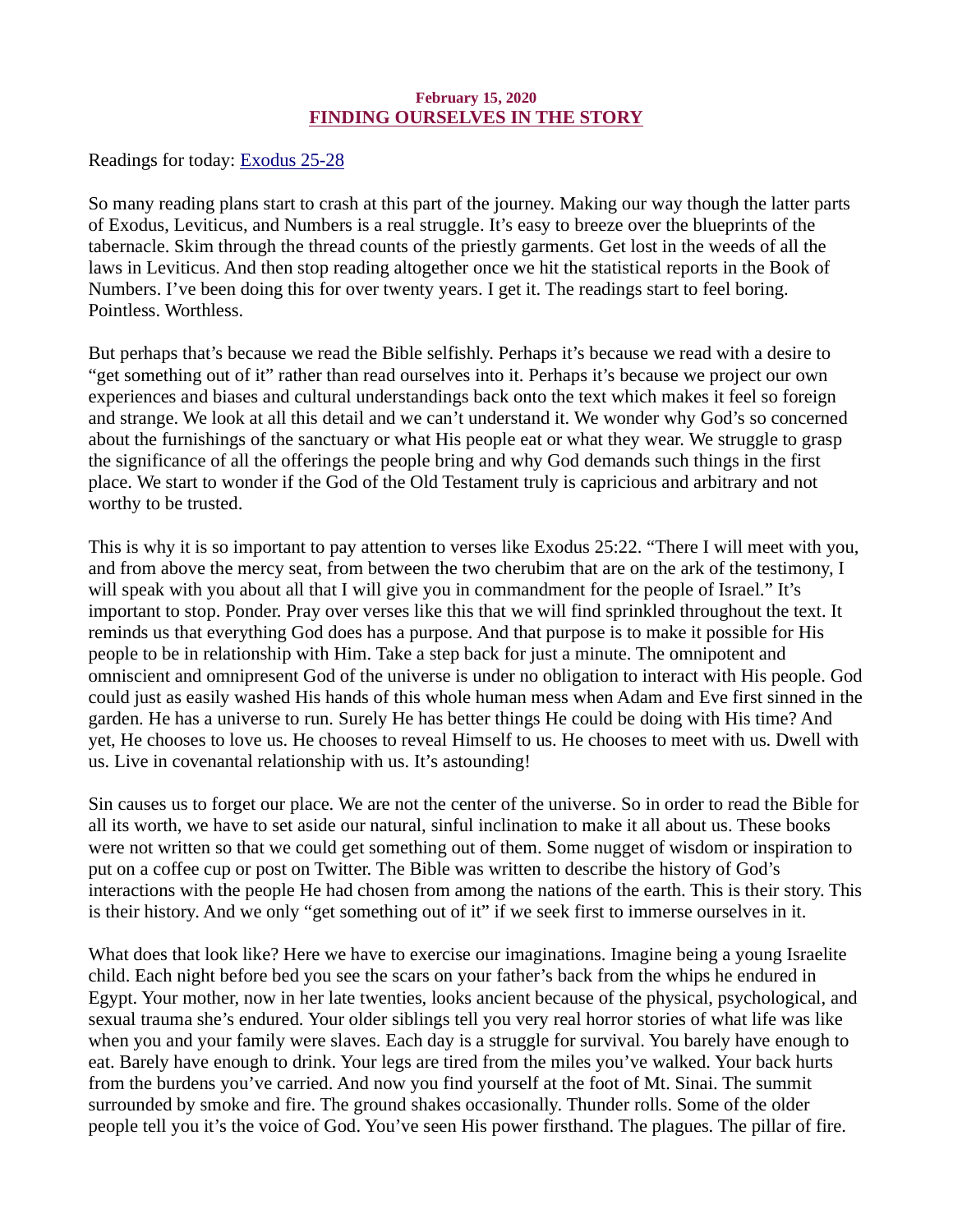The parting of the Red Sea. But you don't know this God. You've never met this God. You have idea if you can trust this God. All you know is that He seems to be on your side…for now.

How would you learn more about this God? How would learn to love this God? How would you learn to worship this God? Only if He chose to teach you. Only if He chose to reveal Himself to you. Only if He chose to dwell with you. So Moses and Aaron start to give you instructions on how to build a sanctuary. A place for God to dwell. You start to meet with this God. You learn to recognize His voice. You learn to follow His will. A relationship begins to form. You feel loved. Protected. Cared for. Watched over. Then Moses and Aaron start to issue laws that will govern your collective life together. A national identity begins to take shape. You realize you are part of something bigger than yourself. Part of a not only a family and a clan and a tribe but a nation that God Himself has chosen out of all the nations of the earth. And as your heart fills with gratitude and love for all God has done for you and your people, you begin to bring Him offerings. Silver and gold and the finest animals of your flock. Not because you have to but because you want to return back to Him the best of what He's given to you.

As you read over the next several days and weeks, keep pushing yourself to become part of the story. Don't just read for information. Don't even read for inspiration. Read with a desire to find yourself in the story. Read with a desire to come alongside and experience life with our spiritual fathers and mothers. Read with a desire to understand what life must have been like for them as they were learning all about this new God. And as you walk in their sandals a bit, trust God to reveal Himself to you in new and fresh ways.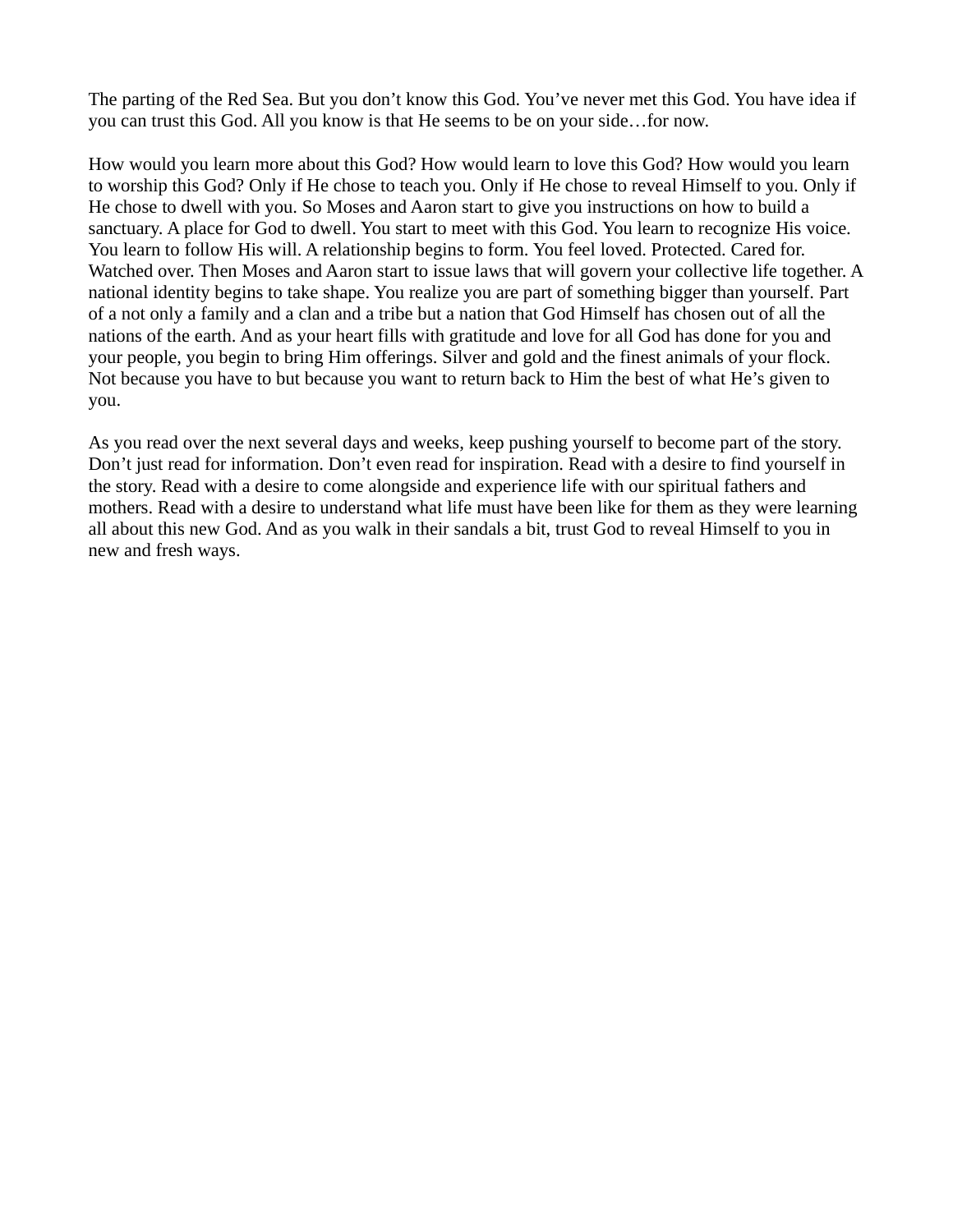### February 17, 2020 THE POWER OF PRAYER

<span id="page-19-0"></span>[Readings for today: Exodus 29-32](https://www.biblegateway.com/passage/?search=Exodus+29-32&version=ESV)

Exodus 32 is an incredibly important chapter in the Bible. It speaks to humanity's rebellious nature. The holiness of God. The power of prayer. The consequences of sin. It is deep and profound and a careful reader will absolutely marvel at what she reads.

First, humanity's rebellious nature. We are so impatient. We have such a hard time delaying gratification. When Moses is delayed on top of the mountain - remember there is still fire and smoke coming from the summit - the people decide to take matters into their own hands. They decide to worship God as they please rather than stay true to what God demands. Aaron, in a display of incredibly weak leadership, plays to the crowd's desires. He fashions a calf. Builds an altar. Declares a feast unto the Lord. This is not what God wants. Now we do need to remember that this scene is playing out in two different locations. Moses is hearing from God on top of Mt. Sinai. He has yet to return and give the people the law. Aaron is in charge down below, trying to keep the peace. The people honestly have no idea what's happened to Moses. Perhaps they even fear he is dead. So let's assume the best. They want to worship God. They want to show their devotion. They want to let God know how much they love Him and are thankful for His deliverance. But their failure to wait. Their failure to worship God as He deserves and as He demands is a critical mistake. (One we still too often unfortunately repeat...)

So the camera zooms up to the top of the mountain where God and Moses are still deep in conversation. The Lord spoke to Moses: "Go down at once! For your people you brought up from the land of Egypt have acted corruptly..." (Ex. 32:7) God is angry. His righteous wrath is now aroused. The sin of the people has encroached on His holiness. It offends Him deeply. Viscerally. Their sin is a stench to Him. So He tells Moses - this is important - "your" people whom "you" brought up from the land of Egypt have committed a great sin. God is disowning them as he prepares to destroy them and start all over with Moses. "The Lord also said to Moses: "I have seen this people, and they are indeed a stiff-necked people. Now leave Me alone, so that My anger can burn against them and I can destroy them. Then I will make you into a great nation." (Ex. 32:9-10) Essentially, God is saying to Moses, I will wipe them out and make you a new Abraham. I will reset the deck yet again and start over with the one faithful man I can find.

Moses is quick to respond. And he prays one of the most important prayers in human history. "O Lord, why does your wrath burn hot against your people, whom you have brought out of the land of Egypt with great power and with a mighty hand? Why should the Egyptians say, 'With evil intent did he bring them out, to kill them in the mountains and to consume them from the face of the earth'? Turn from your burning anger and relent from this disaster against your people. Remember Abraham, Isaac, and Israel, your servants, to whom you swore by your own self, and said to them, 'I will multiply your offspring as the stars of heaven, and all this land that I have promised I will give to your offspring, and they shall inherit it forever.'" And the Lord relented from the disaster that he had spoken of bringing on his people." (Ex. 32:11-14) Moses is quick to remind God whose people He's really talking about. These are God's people. They are the people God delivered by His own hand. If God were to destroy them, God's reputation would suffer. The Egyptians - before whom God has made Himself known would begin to doubt and question Him. The promise God had given to Abraham, Isaac, and Jacob would become null and void. This is an incredible prayer of faith. An incredible prayer of trust.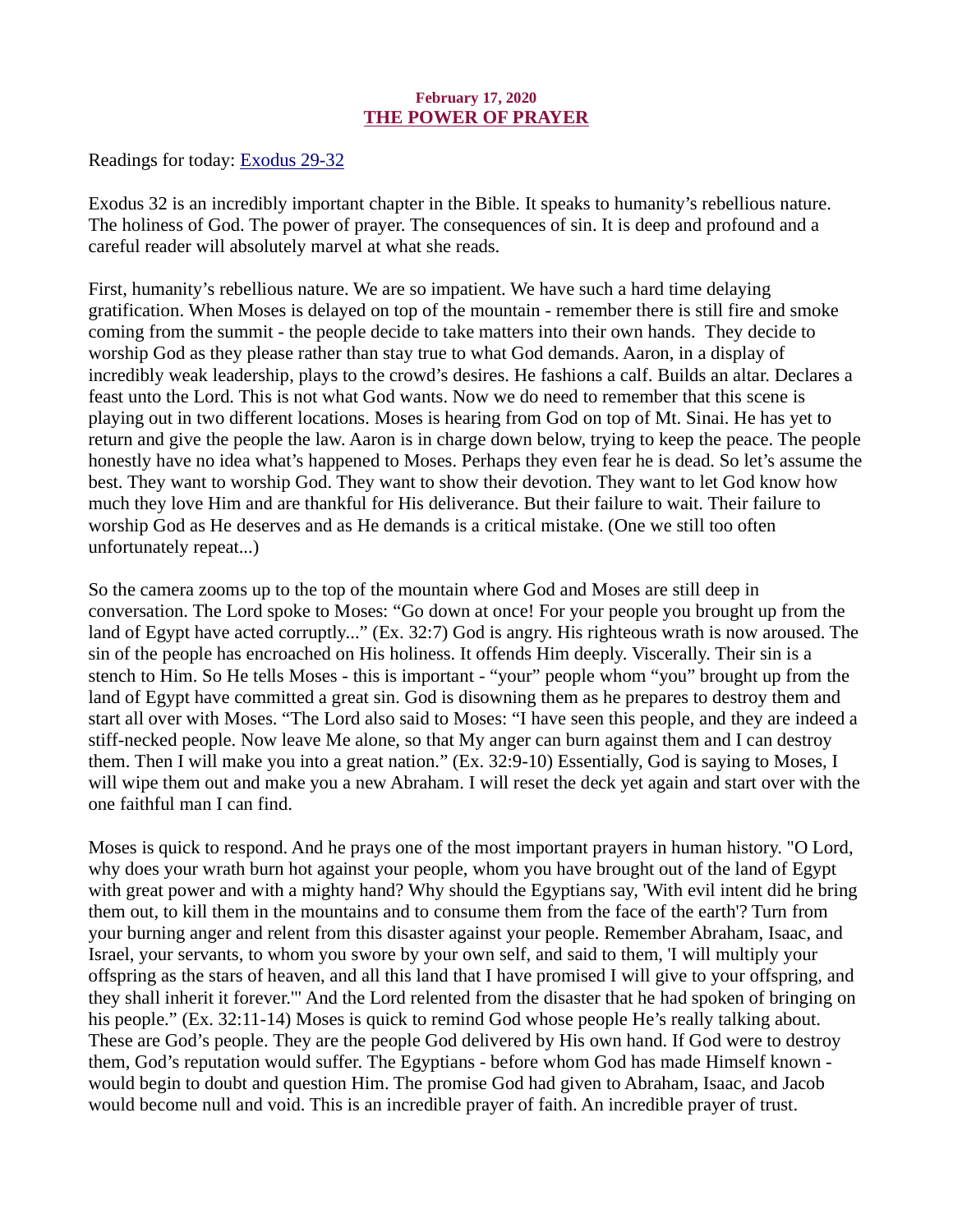Trusting God to stay true to His character. Trusting God to stay faithful to His promises. There is no question in Moses' mind that God will remain true to Himself so Moses prays in confidence and faith. .

What are we to make of such a prayer? Is Moses talking God down? Is he talking God off the ledge? Does Moses prayer enact some kind of change in God? Is God the kind of God would could lose control in anger and lash out at His people? These are really important questions to wrestle with as we read. What I believe is happening here is something similar to what took place between Abraham and God when they discussed the fate of Sodom and Gomorrah. God is specifically inviting us into a deep relationship with Himself. A relationship where our prayers are real. Where the thoughts and desires and emotions of our hearts are taken seriously by God. God is still free to act as He sees fit. He still destroyed Sodom and Gomorrah after all. But He did rescue Lot and his family so perhaps Abraham's prayer was answered? Here Moses intercedes on behalf of the people. He steps into the gap God provides and prays in great faith. His prayer thus creates a new situation to which God responds. No longer are we just talking about God's holiness and the people's sin. Now we have a man of faith stepping into the gap. A mediator who intercedes. And God honors the intercessor by relenting from the disaster He had prepared. (By the way, the Book of Hebrews picks up this imagery and assigns Jesus the role of eternal intercessor before the Father.)

Moses' intercession doesn't mean there aren't consequences for sin. Moses comes down the mountain. He shatters the tablets at the foot of the mountain. Grounds the calf to dust and makes the people drink it. There is death as the Levites have to kill almost three thousand people before the sinful revelry settles down. And the chapter closes with a plague from the Lord and this promise, "Nevertheless, in the day when I visit, I will visit their sin upon them."

What do we learn from all this? God takes worship seriously. We are to worship Him in the way He demands and the way He deserves. God takes prayer seriously. Intercessory prayer is powerful and effective when it comes from the lips of a righteous man or woman. God takes sin seriously. He will not let us escape the consequences of our actions though He does provide a way - through Jesus - for us to be forgiven and reconciled to Him.

Readings for tomorrow: Exodus 33-36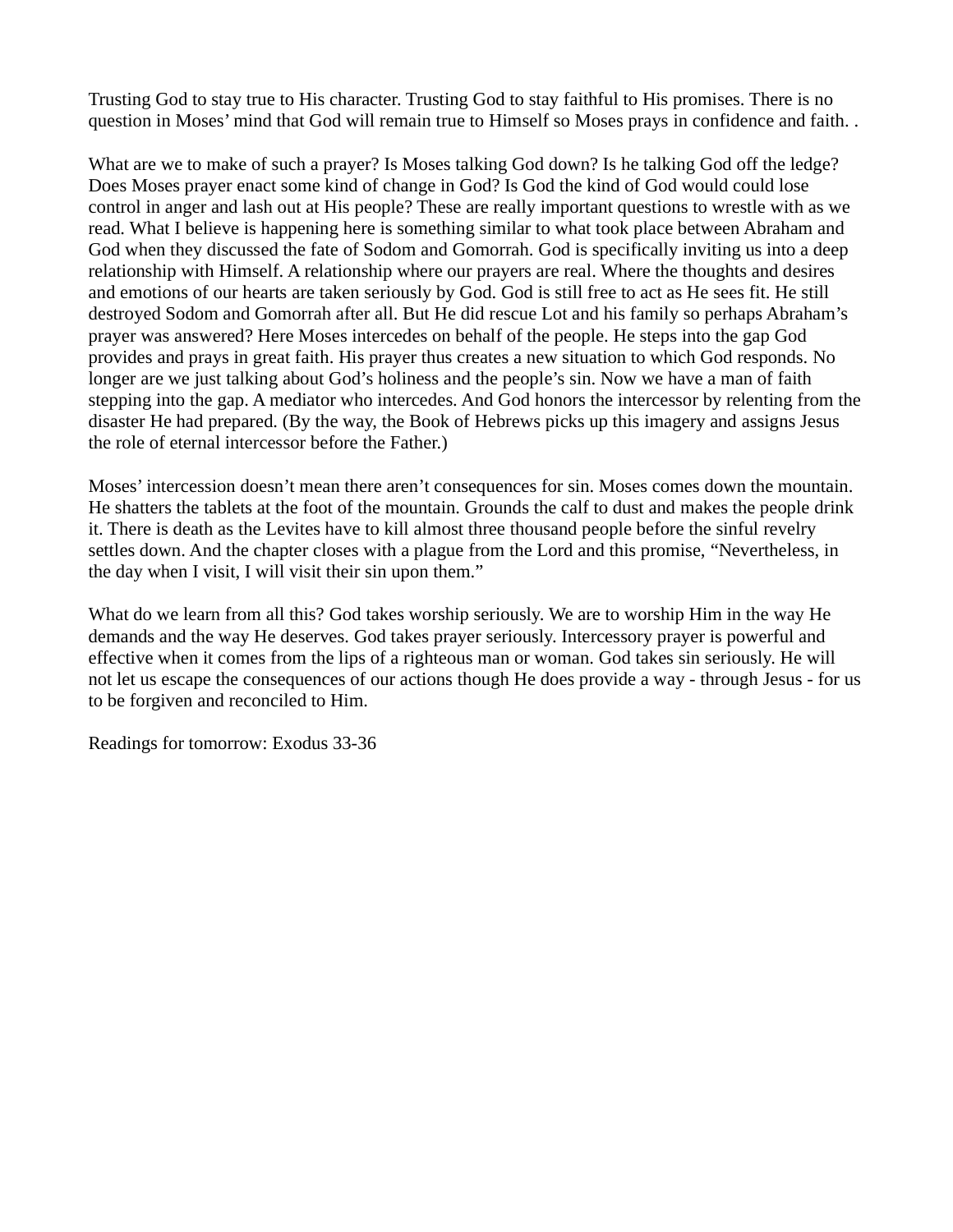#### February 18, 2020 REVELATION

<span id="page-21-0"></span>[Readings for today: Exodus 33-36](https://www.biblegateway.com/passage/?search=Exodus+33-36&version=ESV)

Imagine you are an ancient Israelite. Camping out at the foot of Sinai. You've spent generations enslaved in Egypt. All you know about God is what you've seen and experienced. Unbridled power over the heavens and the earth. Terrifying plagues. Pillars of fire and cloud. Seas parting. Manna falling. Smoke and fire and thunder and earthquakes emanating from the top of a mountain. Swift and harsh judgment when you crossed this deity. This God is certainly not safe. He is certainly not tame. He is certainly not domesticated to your needs, wants, and desires. You probably have a lot of questions about this God. Can He be trusted? Will He be faithful? Will He keep His promises?

You look to Moses. The man who speaks with this God face to face. The man who seems to know this God intimately. The man who intercedes with this God on your behalf. Moses, tell us about this God. Moses, who is this God? Moses, does this God even have a name? Yes. His name is YHWH. I am who I am. He is "The Lord, the Lord, a God merciful and gracious, slow to anger, and abounding in steadfast love and faithfulness, keeping steadfast love for thousands, forgiving iniquity and transgression and sin, but who will by no means clear the guilty, visiting the iniquity of the fathers on the children and the children's children, to the third and the fourth generation." (Exodus 34:6-7) Ahhh. Things are now starting to come into focus. This God is not simply omnipotent. He is benevolent. He is gracious. He is merciful. He is faithful. He is true. He abounds in steadfast love. And though His justice will be meted out over three to four generations, His favor will last forever. This is good news! This is great news! This is the God of Israel! The God of Abraham, Isaac, and Jacob! Now we see! Now we understand! Now we worship not just in fear but in awe and wonder at all God has done!

As I shared the other day, you have put yourself into the story. You have to put yourself in the sandals of an ancient Israelite. They do not have the benefit we do of looking back post-resurrection. They do not know anything about a Messiah. They haven't yet seen the Promised Land. The kingdom God will forge under David's leadership is still generations away. There have been no prophetic warnings. No psalms written. No proverbs issued. They haven't even been given the Levitical Law. No wonder they struggle. No wonder they rebel. No wonder they complain. They have so little to go on here.

Not so with us. We have the full revelation of God. As the Apostle John says so beautifully, "That which was from the beginning, which we have heard, which we have seen with our eyes, which we looked upon and have touched with our hands, concerning the word of life— the life was made manifest, and we have seen it, and testify to it and proclaim to you the eternal life, which was with the Father and was made manifest to us— that which we have seen and heard we proclaim also to you, so that you too may have fellowship with us; and indeed our fellowship is with the Father and with his Son Jesus Christ. And we are writing these things so that our joy may be complete." (1 John 1:1-4) John is referring to Jesus, of course. The perfect revelation of God. The perfect icon of God. The perfect image of God. The Word of God made flesh and blood and come to dwell among us. In Him the fullness of God was pleased to dwell. In Christ is the wisdom and power of God. In Christ is the joy and peace of God. Christ is the mercy of God. The grace of God. The faithfulness of God. The steadfast love of God. What God first revealed to Moses up on that mountain comes to its fullest expression in a manger in Bethlehem. "And we have seen his glory, glory as of the only Son from the Father, full of grace and truth." (John 1:14)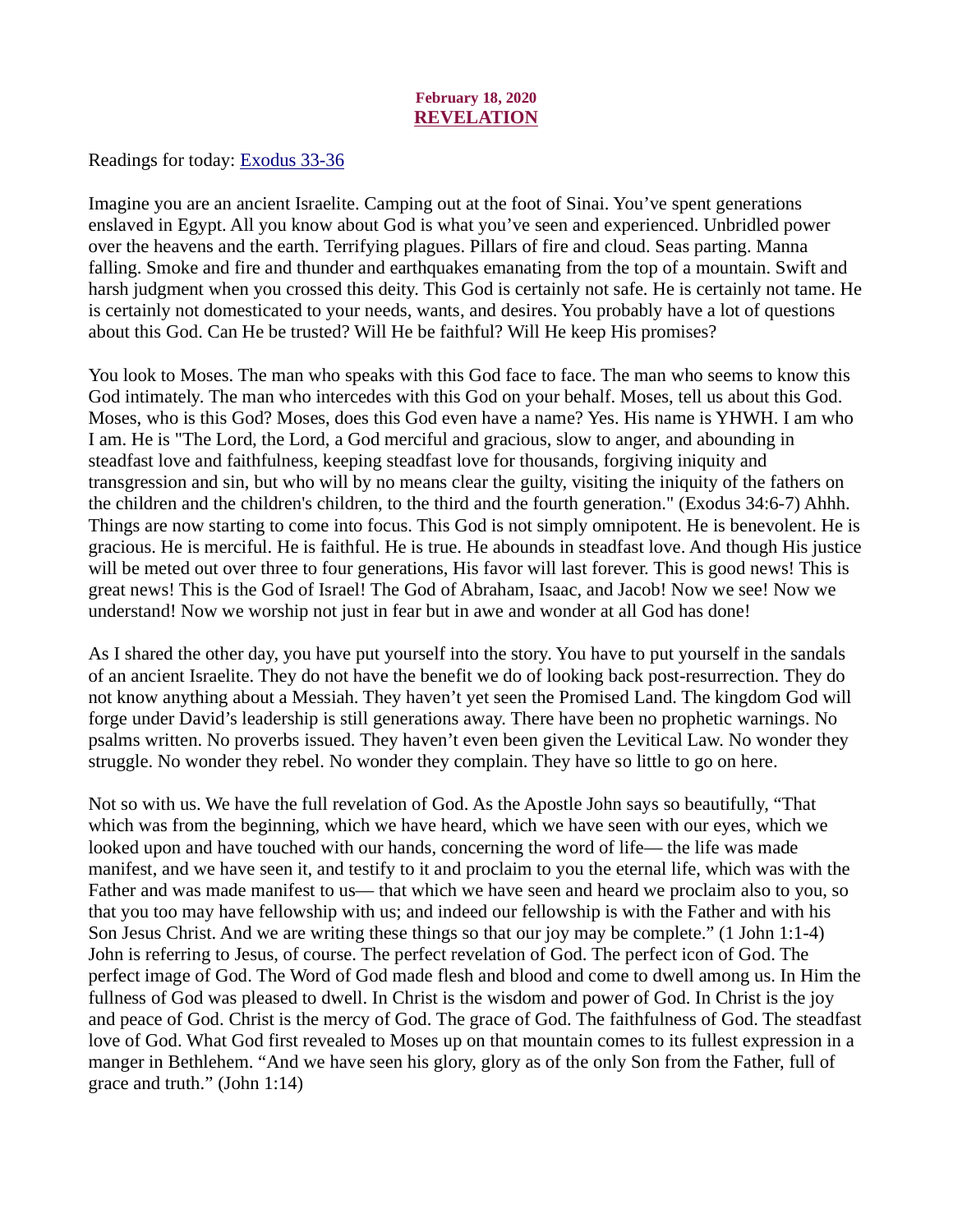How did Moses respond when God revealed Himself to him? He bowed his face to the ground in worship. How did Israel respond when God revealed Himself to them? They bowed their faces to the ground in worship. How do we respond to the revelation of God in Jesus Christ? We bow our faces to the ground in worship. Friends, we worship a jealous God. A God who cares deeply about receiving the worship He deserves and the worship He demands. How are you living your life today as an act of worship?

Readings for tomorrow: Exodus 37-40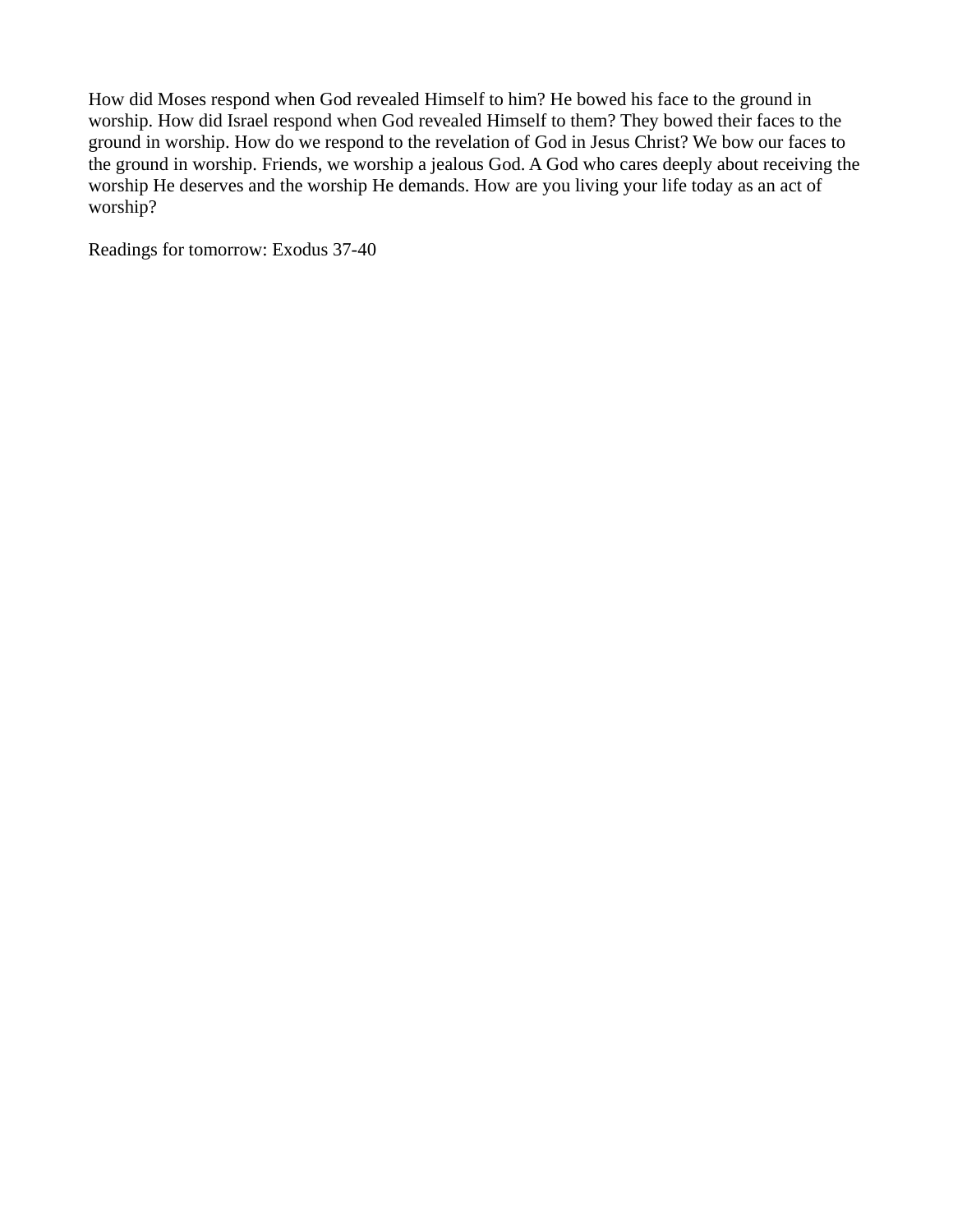# February 19, 2020 STAYING IN OUR LANE

<span id="page-23-0"></span>[Readings for today: Exodus 37-40](https://www.biblegateway.com/passage/?search=Exodus+37-40&version=ESV)

"Then the cloud covered the tent of meeting, and the glory of the Lord filled the tabernacle. And Moses was not able to enter the tent of meeting because the cloud settled on it, and the glory of the Lord filled the tabernacle. Throughout all their journeys, whenever the cloud was taken up from over the tabernacle, the people of Israel would set out. But if the cloud was not taken up, then they did not set out till the day that it was taken up. For the cloud of the Lord was on the tabernacle by day, and fire was in it by night, in the sight of all the house of Israel throughout all their journeys." (Exodus 40:34- 38)

An atheist accidentally broke Twitter the other day when he/she posted, "Christianity is a belief that one God created a universe 13.79 billion years old, 93 billion light years in diameter (1 light year = approx 6 trillion miles), consisting of over 200 billion galaxies, each containing an average of 200 billion stars, all to have a personal relationship with you." What they intended for snark, Christians naturally picked up and retweeted like crazy as a great description of what our faith believes. It's truly astounding to consider. The God who created all things. The universe and all that is in it. The earth and all that is in it. The God who knit each of us together in our mother's wombs. Who calls each star by name. Who sets the planets in motion. Who governs the universe by His Word. This same God desires to have a relationship with us. Desires to dwell with us. Desires to have a people to call His very own.

Perhaps this puts everything we're reading into proper perspective. I know it's easy to get lost in all the details of the tabernacle. It's easy to wonder why God cares so much about the furnishings of the place where He will dwell. It's tempting to project on God our own issues of greed, jealousy, envy, etc. (Why does God need all the gold and opulence?) Sometimes we even take the step of placing ourselves in judgment over God as we question His motives, doubt His intentions, and challenge His authority. But then we have to take a step back and remember who it is we are talking about. We are talking about the same God who created everything listed in that atheist's tweet above. So perhaps His ways are higher than our ways? Perhaps His thoughts are higher than our thoughts? Perhaps He is under no obligation to explain Himself to us? Perhaps He doesn't answer to us? Perhaps He is so far above and beyond us and we should remember our place?

Sally McFague once defined sin as a "refusal to remain in our place." We aspire to be gods. We aspire to be like God. We refuse to stay in the role of a servant. We refuse to remain in our place as God's instruments of blessing in this world. We want more. We want it all. We want to reign and rule and exercise our own dominion over all God has made. In our pride, we believe we should be the masters of our own destinies and the captains of our own souls. In our ignorance, we believe we have the right and the standing to challenge God on His terms. We are fools.

What's the answer? Humility. Submission. Giving God the worship He deserves and the worship He demands. Trusting God's character. Knowledge. Wisdom. Understanding. Ultimately, it's about knowing our role. Staying in our lane. Remaining in our place. As we do that, we find incredible freedom. Perfect peace. Surpassing joy. All because we are embracing the role God designed us to play within the context of His larger creative purposes.

Readings for tomorrow: Leviticus 1-4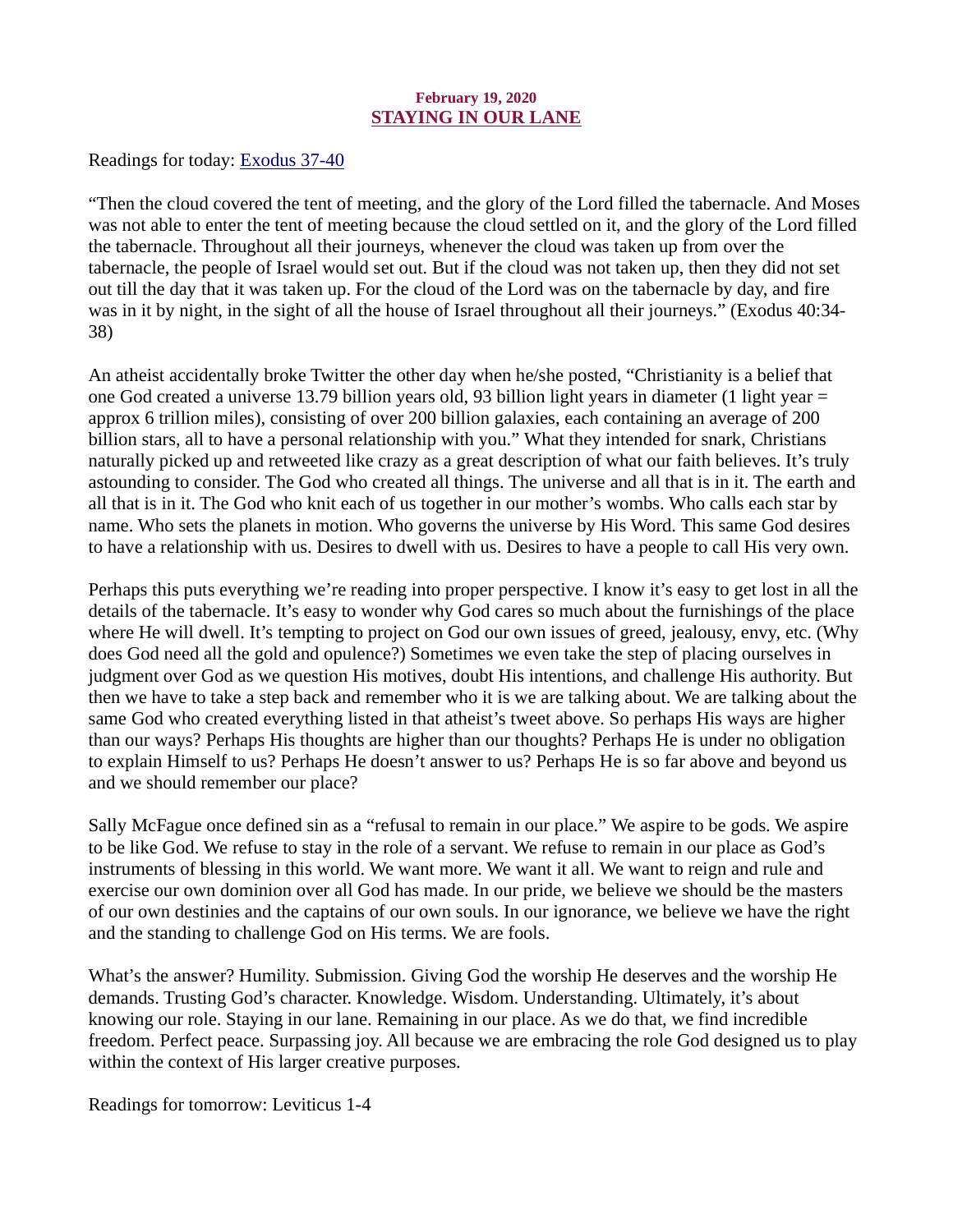# February 20, 2020 SURVIVING LEVITICUS

<span id="page-24-0"></span>[Readings for today: Leviticus 1-4](https://www.biblegateway.com/passage/?search=Leviticus+1-4&version=ESV)

Today is our first day in Leviticus. One of the hardest books for Christians to read and stay engaged with in the Bible. And yet, if we are willing to put in the work, we'll learn some amazing things about God's relationship with His people.

The first thing we need to understand as we approach this book is that much of what it talks about has to do with the different kinds of law that governed Israel. There were the ceremonial laws. Laws governing sacrifice. Laws governing worship. Laws governing what is holy and unholy, clean and unclean. Most of these laws were fulfilled once and for all by Jesus' sacrifice on the cross. (In fact, all of the sacrifices we'll read about in Leviticus foreshadow the sacrifice of the Messiah.) Because the ceremonial laws were fulfilled, Christians no longer are required to keep them. Another set of laws contained in Leviticus had to do with the national life of Israel. Taxation. Property. Commerce. That kind of thing. Because those laws were tailored to the theocratic rule of ancient Israel, they are no longer binding on Christians today. Because the bulk of Leviticus has to do with ceremonial and national laws, it is tempting to dismiss the book as some antiquated piece of history not worth our time. That would be a mistake! For embedded in this book are important tenets of what we call the "moral" law which IS still instructive and binding on us today. The key is to know which is which and how to discern between the three types of law.

The second thing we need to remember as we approach this book is where it falls in the narrative. The people have just been saved from Egypt. They are standing at the foot of Mt. Sinai. God is still speaking to Moses. And the burning question that is on everyone's minds is this...How can a holy God dwell with an unholy people? If God is literally going to live among them, how will they survive? The answer is sacrifice. The first seven chapters of this book describe in great detail the sacrifices that were necessary to purify the people. Animal sacrifices. Bulls. Sheep. Goats. Birds. Grain offerings. Always with oil and salt. Peace offerings. Sin offerings. Blood being thrown against the altar. Animals dissected into little pieces. It must have been hard and fairly gruesome work. The fires must have burned continually. The smoke from the sacrifices rising into the heavens in a continual stream. (It must have smelled like Greeley...all the time! How that's pleasing to the Lord, I'll never know!)

What's the point of it all? To remind us every hour of every day that the penalty for our sin is death. To remind us that as bad as the stench of sacrifice may be, the stench of our sin is much, much worse. The reality is we don't take our sin seriously enough. We don't take God's holiness seriously enough. We like to think we aren't all that bad. The baseline for many of us is that we're pretty good people. Flawed? Yes. Imperfect? Sure. Sinner? Okay. Antiquated term but we'll go with it. God sees us - absent Christ - much differently. He sees creatures utterly deformed by their sin. Barely resembling the glory He initially created in them. He sees creatures living in complete and total rebellion against His perfect will. Creatures who are so full of selfish, prideful ambition and deceit. He sees creatures who are enslaved. Under bondage. Creatures with a terminal illness. Weak and emaciated by their sin. When He looks down from heaven on the earth, all He sees is death. Decay. Destruction. Our lives are a shell of what He intended. And for Him to enter into this world. Dwell with His people. In the perfection of His holiness and glory is to risk destroying them utterly. For God is a consuming fire. (Deut. 4:24) So God institutes the sacrificial system in order to give God's people an opportunity to purify themselves so they may live their lives before the Lord without fear. And because the sacrifices are animals, they have to be repeated with regularity in order to maintain the people's purity before God.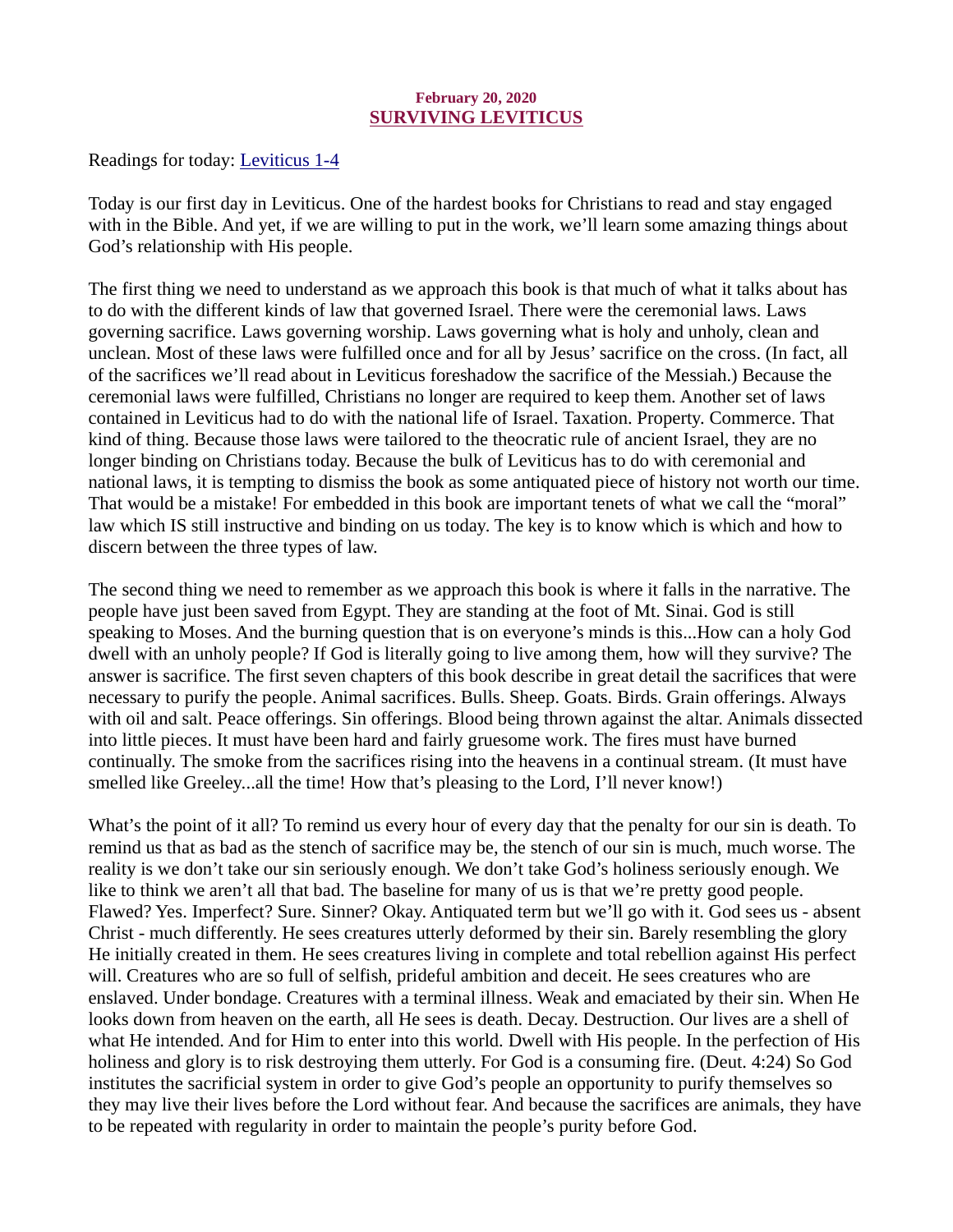All this changes with the coming of Jesus. All this changes when Jesus - the perfect sacrifice - goes to the cross. Once and for all, He satisfies God's holy justice. Once and for all, He purifies God's people. Once and for all, He pays the penalty for the people's sin. I love how the Book of Hebrews puts it, "But when Christ appeared as a high priest of the good things that have come, then through the greater and more perfect tent (not made with hands, that is, not of this creation) he entered once for all into the holy places, not by means of the blood of goats and calves but by means of his own blood, thus securing an eternal redemption. For if the blood of goats and bulls, and the sprinkling of defiled persons with the ashes of a heifer, sanctify for the purification of the flesh, how much more will the blood of Christ, who through the eternal Spirit offered himself without blemish to God, purify our conscience from dead works to serve the living God. Therefore he is the mediator of a new covenant, so that those who are called may receive the promised eternal inheritance, since a death has occurred that redeems them from the transgressions committed under the first covenant." (Heb. 9:11-15)

Readings for tomorrow: Leviticus 5-7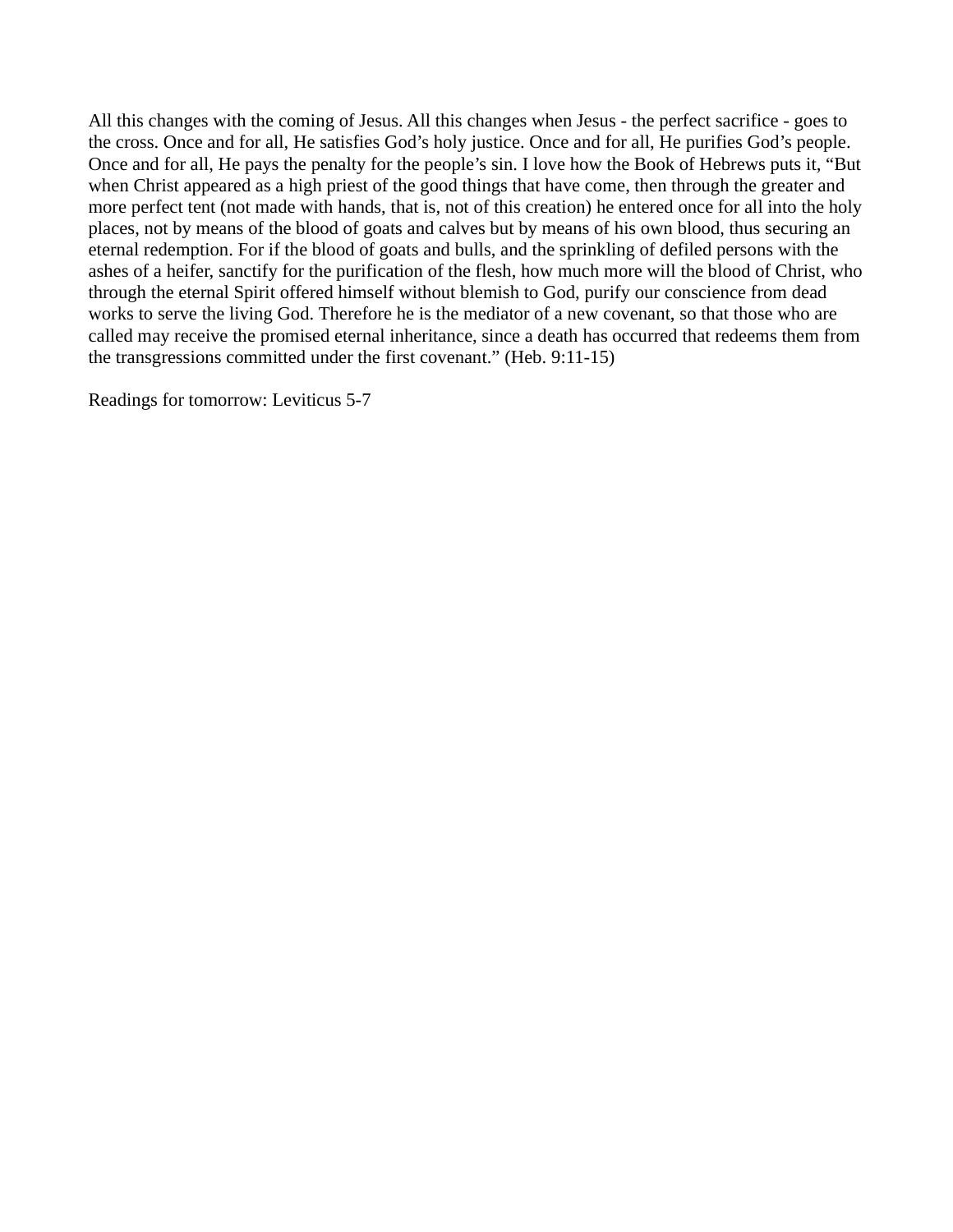# February 21, 2020 **GRAVITY**

<span id="page-26-0"></span>[Readings for today: Leviticus 5-7](https://www.biblegateway.com/passage/?search=Leviticus+5-7&version=ESV)

Gravity. It's the force that holds all things together. It's the attraction between two bodies. It's what keeps our feet on the ground. It's what holds the planets in orbit around the sun. The more massive an object, the stronger it's gravitational pull. Now think about God. He is the most massive being in the universe. He is the creator. The author. The sustainer of all things. As powerful as our sun is sitting at the center of our solar system. Keeping planets in their orbit. Extending it's will throughout the galaxy. It simply cannot compare to God. God holds the universe together. God holds every star. Every planet. Every comet. Every living thing. All of it in the palm of His hand.

What does any of this have to do with the sacrifices we're reading about in Leviticus? I'm glad you asked! :-) Just as God designed our solar system with the sun at its center, so God designs human life with Himself at the center. Everything we say and do should revolve around God. Everything we say and do should be oriented around God. Everything we say and do should flow from God. The Exodus from Egypt represented a new birth for Israel. Before God delivered them, they had no identity. No national consciousness. No idea who they were and - more importantly - whose they were. They were lost. Wandering. A nation without a god. But then God saves them. Rescues them. Baptizes them as His people in the Red Sea. Provides for them like newborns with manna and water in the desert. And now He begins to teach them His way of life. He begins to show them what life looks like when it revolves around Him. It's a life of worship. A life of sacrifice. A life of almost daily covenant renewal. It's a life designed to exert a gravitational pull on their hearts so they feel constantly drawn back to Him.

Sin offerings. Grain offerings. Peace offerings. Guilt offerings. The fires at the Temple would have been burning day and night. The smell would have drifted over the entire camp. The reminder that everything Israel possessed belonged to the Lord. Everything they had achieved was made possible by God. They had been bought with a price. They had been purchased. God had set His love upon them and they were now His chosen people. As such, their entire way of life would now revolve around Him. No detail would be too small to escape His notice.

The same is true for us. Just as the planets in our solar system revolve around the sun so our lives are designed by God to revolve around His Son. Christ exerts a will and a force all His own. He pulls us into His orbit. He refuses to let us go. Once He's captured us, we cannot escape. And this is a good thing! We were not made to be the center of our own little worlds. We were not designed to carry the weight of a god. We are not strong enough. We are not wise enough. Left to our own devices, we will spin out of orbit and drift aimlessly through life like a rock drifting aimlessly through space. Sure, we may have some fun along the way. Sure, we may do some good things. We may make somewhat of an impact. After all, our lives do exert some measure of gravitational pull on those around us. But we will not find the peace we all long for. We will not experience the depth of love we were made for. We will not share the joy God intends for us to experience. Not without Him at the center.

Christianity is as much a way of life as it is a belief system. Centering your life on Christ requires the practice of certain spiritual disciplines that will orient and re-orient your heart every single day. Just as the Israelites brought sacrifices to God, so we should bring sacrifices of praise. Daily. Weekly. Annually. This is why spending time with God each day is essential. Worshipping with God's people each week a must. Celebrating the great feasts of our faith on Easter and Christmas vitally important as we seek to remain in Christ's orbit. Frankly, it's why we feel that pull on our hearts. That tug on our souls. It's not guilt that drives us to worship God. It's His Spirit. Calling to us. Reaching out for us. Exerting a gravitational pull on our lives to draw us in.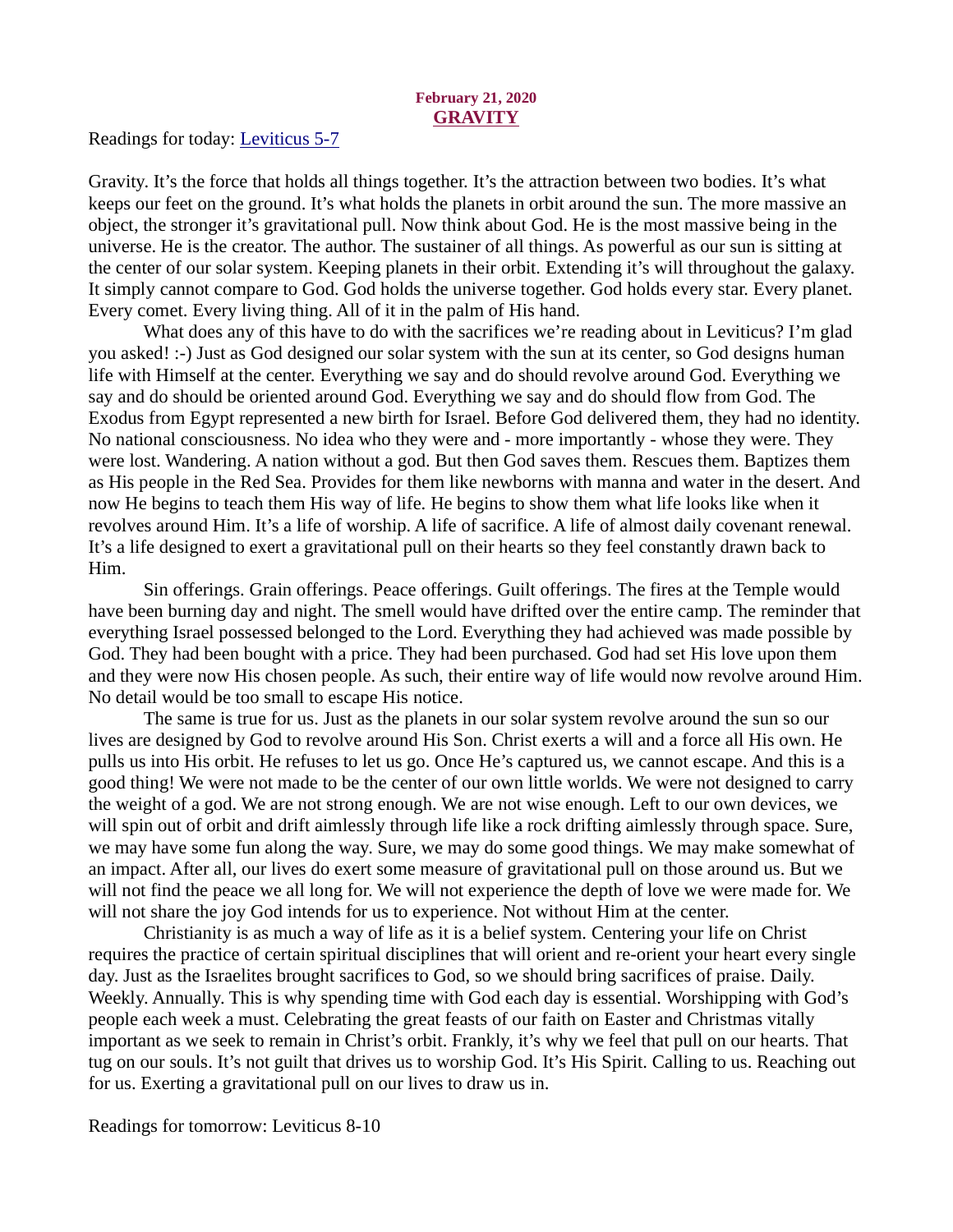# February 22, 2020 STRANGE FIRE

<span id="page-27-0"></span>[Readings for today: Leviticus 8-10](https://www.biblegateway.com/passage/?search=Leviticus+8-10&version=ESV)

I love this quote from Annie Dillard. "On the whole, I do not find Christians, outside of the catacombs, sufficiently sensible of conditions. Does anyone have the foggiest idea what sort of power we so blithely invoke? Or, as I suspect, does no one believe a word of it?" I tend to agree. We do not have any appreciation for the sheer power and utter holiness of the One we approach Sunday after Sunday. We treat Him far too casually. We get far too wrapped up in musical preference, liturgical style, the personality of the preacher, or "getting something out of the sermon."

Worship for the Israelites was a dangerous proposition. Not because God is capricious or reckless or mentally unstable. But because God is holy. Pure. Dwelling eternally in unapproachable light and glory. His presence is a consuming, purifying fire. It separates gold from dross, wheat from chaff, clean from unclean by its very nature. It's a double-edged sword. Piercing to the deepest recesses of our souls and joints and marrow. Cutting away all that is rotten and septic within us. Every time we invoke His name. Every time we enter His presence. Every time we come before Him in worship, we are literally entering the Most Holy Place. And this is why Dillard challenges us to become more aware of our surroundings. More aware of gulf that exists between an unholy people and a Holy God. More aware of the nature of the One we approach and to take the necessary precautions when we come to worship.

The Israelites knew all this, of course. But even they could become far too casual about worship. "Now Nadab and Abihu, the sons of Aaron, each took his censer and put fire in it and laid incense on it and offered unauthorized fire before the Lord, which he had not commanded them. And fire came out from before the Lord and consumed them, and they died before the Lord. Then Moses said to Aaron, "This is what the Lord has said: 'Among those who are near me I will be sanctified, and before all the people I will be glorified." And Aaron held his peace." (Lev. 10:1-3) I cannot imagine watching my children die in worship. I cannot imagine watching them burn to death before the Lord. I cannot imagine the fear and anger and frustration I would feel. But then again, I have not seen God face to face. I've not had to endure His fiery presence. I've not felt the fear the Israelites experienced when they approached God in His sanctuary. Christ, thankfully, saves me from His righteous wrath. Christ, thankfully, turns aside the Father's burning anger and takes it on Himself. Christ, thankfully, satisfies all the demands of God's justice and because of His shed blood, I am made pure. I am made clean. I am made holy. Aaron and his sons had none of these benefits. They had to tread very carefully in the presence of God. They had to perform their duties with devotion and carefully do all God commanded.

We do not understand the nature of sin. We tend to think of sin in rational terms. Errors in judgment. Honest mistakes. Poor choices. Leviticus uses completely different categories. Sin is impure. Unclean. Unholy. It is rotten. Decaying. Festering. Decomposing. Corruption. In order to really grasp the nature of sin, we have to leave the rational behind and think in Biblical terms. The other day, my children took our dog on a walk. Along the way, he found the corpse of a rabbit that had been dead a while. He naturally grabbed it and my kids were disgusted. How many of us have been hiking in the mountains and have come upon the worm-filled, decomposing corpse of some animal and been similarly repulsed? I think of the clean up work we did in the wake of Hurricane Katrina and the smell of rot and decay we had to put up with as we gutted homes and cleaned out refrigerators. It was nasty work that made us routinely gag. That's the stench of sin and it's why sacrifices had to be burned continually before the Lord.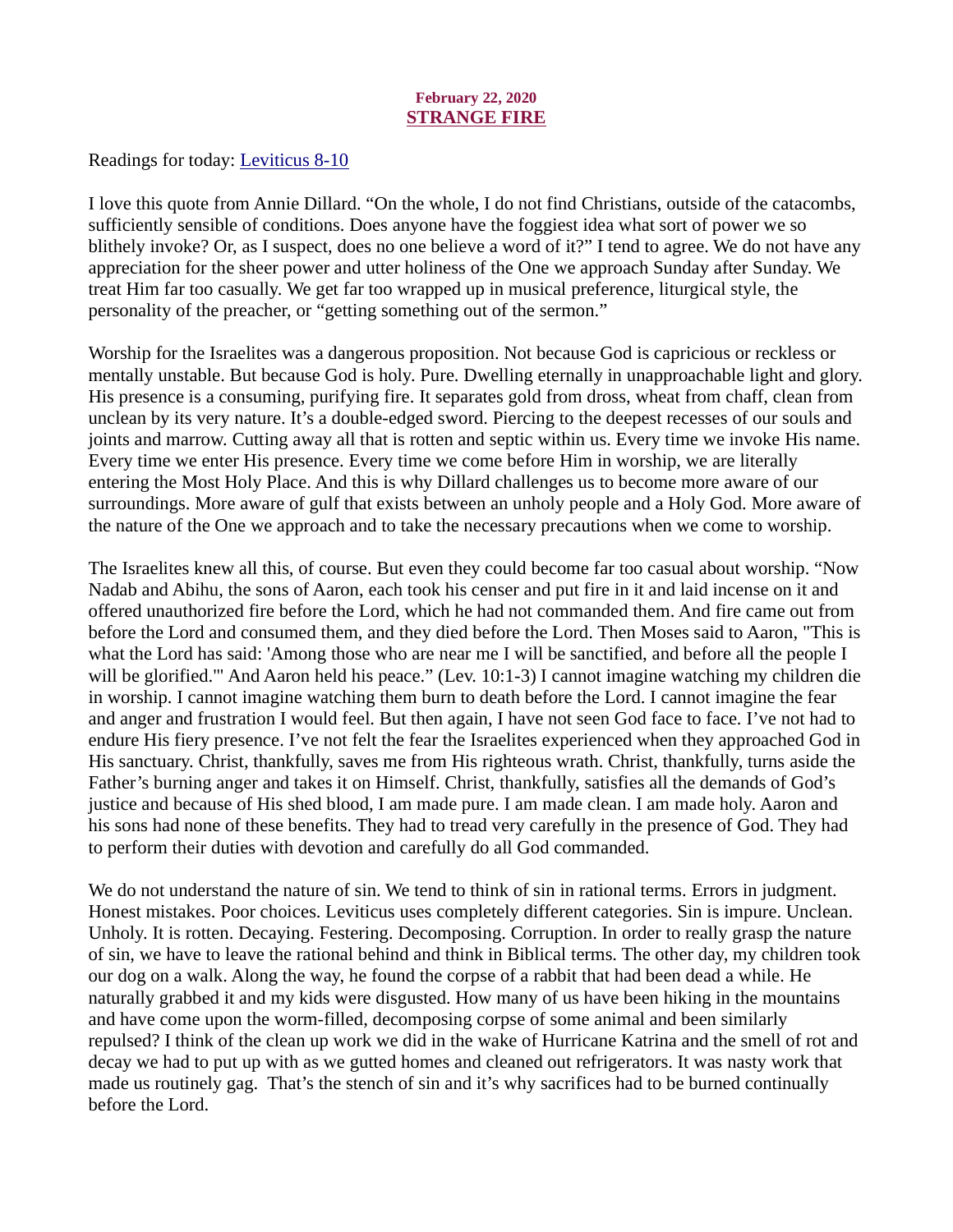How seriously do you take your sin? How seriously do you take your thoughts, attitudes, and actions before the Lord? How seriously do you take your worship? Do you take Christ's sacrifice for granted? Are you, as the Book of Hebrews warns, "sinning deliberately after receiving the knowledge of the truth?" If so, hear very clearly these sobering words, "there no longer remains a sacrifice for sins, but a fearful expectation of judgment, and a fury of fire that will consume..." (Heb. 10:26-27) We will never be perfect, of course. But to continue to sin deliberately. To continue to pursue a lifestyle that offends God. To continue to refuse to give God the glory and honor He deserves is to wallow in filth. It's to "trample underfoot the Son of God and profane the blood of the covenant by which He was sanctified and outrage the Spirit of grace." (Heb. 10:29) And this, my friends, is a dangerous thing. Just ask Nadab and Abihu.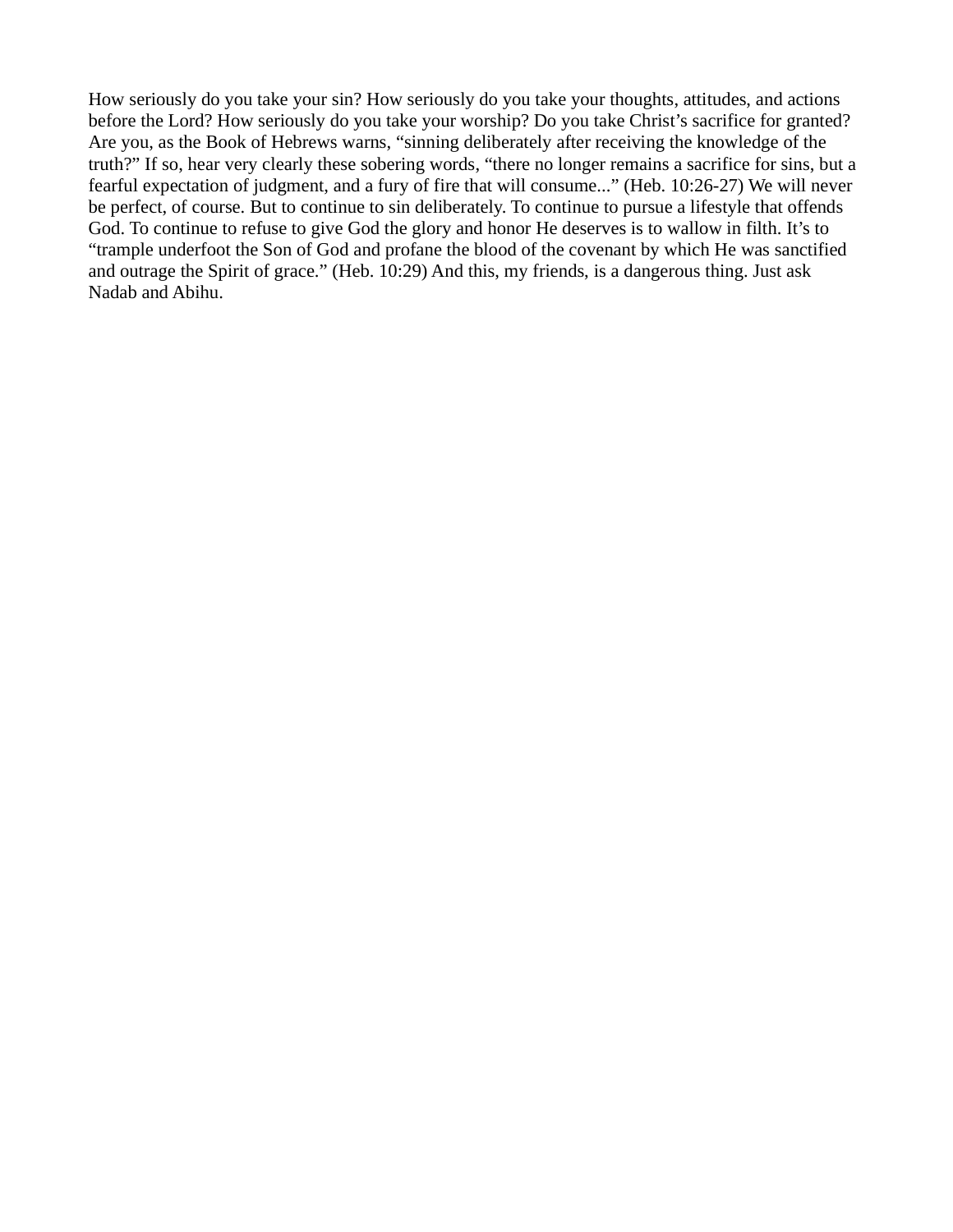#### February 24, 2020 THE MIRACLE OF HEALING

<span id="page-29-0"></span>[Readings for today: Leviticus 11-14](https://www.biblegateway.com/passage/?search=Leviticus+11-14&version=ESV)

One of humanity's deepest fears is disease. Pestilence. Plague. Something unseen that steals life. We've all felt it. We've all struggled with it. If not personally then with those we love. Unseen proteins build up in the brain, robbing us of our memory. Unseen plaque builds up in our arteries, causing our hearts to fail. Unseen blood clots break loose, laying us low with a stroke. Unseen cells go haywire and we've got cancer.

I think of the rising anxiety and panic in the gay community in the early 1980's as a mysterious disease began appear in different clusters around Los Angeles, New York City, and San Francisco. A new epidemic had been born that seemingly attacked the human immune system. As gay men began to die in ever-increasing numbers, the reaction was tragic. Preachers called it God's judgment on immorality. The government put quarantines in place and began stopping the infected at the border. Those exposed to the disease were isolated and ostracized as our society gave into her homophobic instincts. Thankfully, there were many who fought their fear and took action. Raising awareness and funds for research. Lobbying the government to institute more humane public policy. Developing more effective treatments that allowed those with the disease to live relatively normal lives and put an end to the stigma that isolated them from society.

More recently, consider the H1N1 scare a few years back. This one hit us personally. One of our twins contracted it when she was four years old. The doctors told us to keep her hydrated and at home. The health clinics and hospitals didn't want the infection spreading so they asked people to be cautious and treat themselves. I remember watching my daughter get sicker and sicker and finally took her to our doctor and demanded she be seen. She was admitted to the hospital with life-threatening double pneumonia. Ugh. Now, I don't blame our doctors or healthcare professionals for what happened and thankfully our daughter made a full recovery. However, the fear that almost kept her from getting the care she needed continues to this day. Just look at the current global response to the coronavirus. There is something primordial about our fear of disease.

The ancient Israelites were no different. They too struggled with all kinds of anxiety over disease. They feared what they could not see. What they could not understand. They had firsthand experience watching a plague burn through an entire village. They knew what could happen should disease be left unchecked. So they were meticulous. When someone's skin erupted, they were sent to the priest. When someone's home showed signs of mildew or rot, they were quick to respond. When mold started to grow on clothing, they wasted no time. Please note the goal was never to marginalize the sick. Never to tear down a home or burn a garment. The hope was always to restore. To trust God for healing and provision. However, there were times when extreme measures had to be taken to protect the rest of the village or community.

Thankfully we live in a time where medical miracles have become the norm. Modern medicine. Surgical techniques. Treatment options. These are signs of God's Kingdom breaking into our world. It is part of the dominion God originally intended for human beings. We were designed to be healers. To care for all creation. To mend that which is torn. To restore that which is ruined. To make the broken whole. This is why so much of Jesus' own ministry was one of healing. One of restoration. One of purifying the unclean. God desires that all should be saved and salvation impacts the whole person. God desires our healing from disease. Our healing from isolation and loneliness. Our healing from marginalization and ostracism. Yes, such healing may not come this side of heaven but it is always what God is working towards. It is what we should be working towards as well. This is the heart that beats behind the words of Leviticus.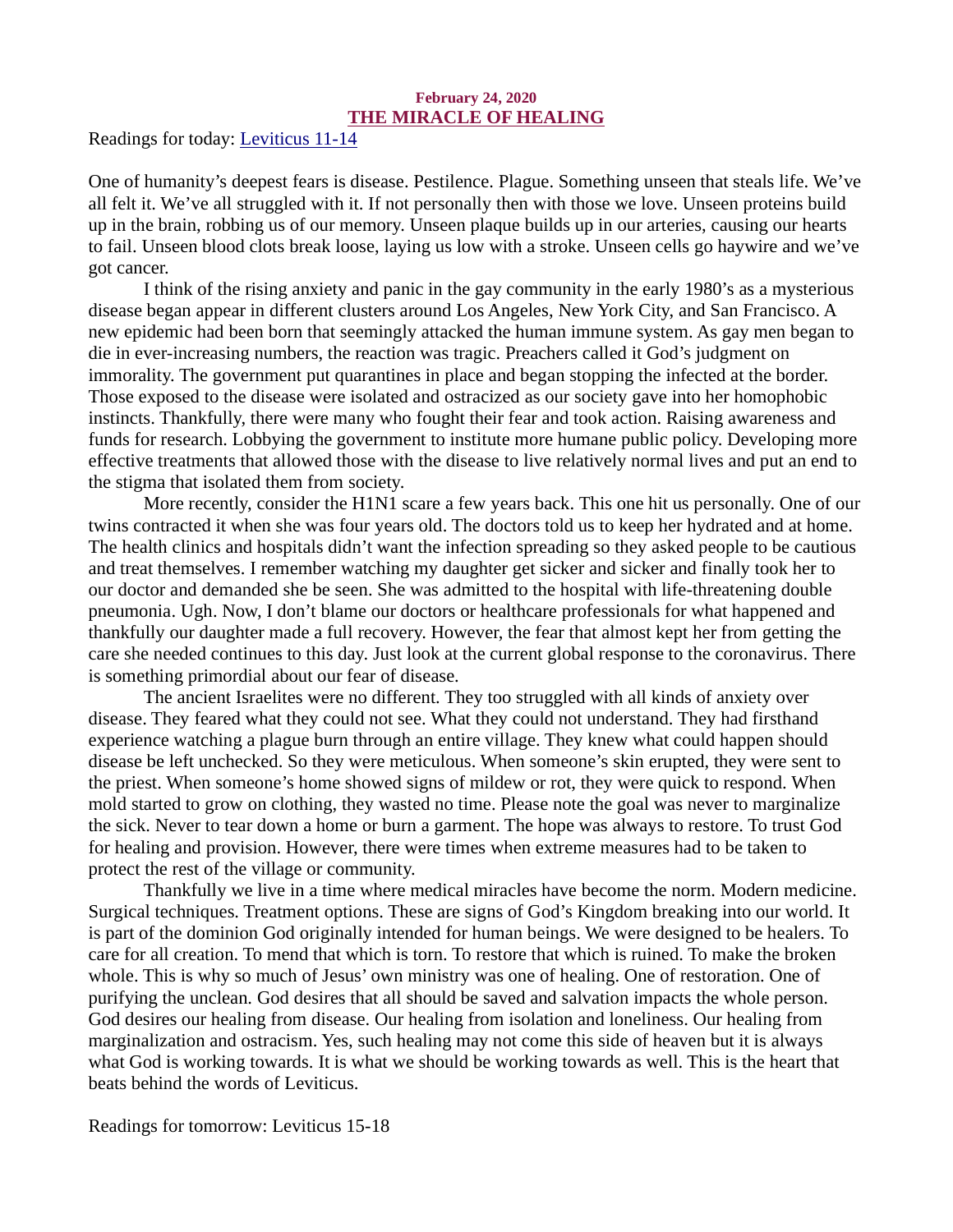### February 25, 2020 SEXUAL PURITY

<span id="page-30-0"></span>[Readings for today: Leviticus 15-18](https://www.biblegateway.com/passage/?search=Leviticus+15-18&version=ESV)

Today's reading includes a very important section on sexual purity. These regulations will sound somewhat foreign and somewhat familiar to our ears as they have provided the foundation for the Western legal system for centuries. Incest, bestiality, adultery, and homosexuality are all considered "abominations" before the Lord. Engaging in such activity comes with a heavy price. One would be cut off from his or her people. "Vomited" out of the Promised Land.

We struggle to understand this section of Scripture. Some dismiss it as ceremonial law much like the restrictions on what we can eat or wear. The problem with that approach is that we do affirm such things as bestiality and incest as abhorrent practices even in our time. Some argue these passages are culturally bound. Their argument is that such regulations were designed just for ancient Israel and therefore have no bearing on how we regulate our sexual activity today. Proponents of this argument believe in the primacy of love. As long as two people love one another, to deny them sexual fulfillment is cruel and harsh. Therefore, even adultery is justifiable in most cases as are same-sex relationships. The problem with this approach is that it misunderstands the nature of love. It trades on the erotic almost exclusively and dismisses any notion that sexuality and holiness are inextricably linked. A final argument is made - particularly from our LGBTQ Christian friends - that the authors of Leviticus didn't understand the nature of same-sex attraction and had no experience with loving, committed, monogamous same-sex relationships. This argument asserts that same-sex relationships in the ancient world were always exploitative, oppressive, violent, etc. and therefore the prohibitions in Leviticus 18 do not apply to a 21st century context. The problem with this approach is it simply is not true. Pioneers in Queer Studies like Louis Crompton and New Testament scholars like William Loader (neither of whom are evangelical Christians and both of whom affirm same-sex relationships) are among many who have demonstrated that loving, non-exploitative, same-sex relationships have existed since antiquity. The reality is the Bible is univocal in its condemnation of any sexual expression outside of marriage between a man and a woman and to claim otherwise is not being honest.

So what's the big deal about sex? Is God a prude? Is He simply trying to squash our natural desires and affections? We can't help how we feel, right? The key is to remember the context. You and I are born in sin. Our bodies. Our minds. Our hearts. All are warped and broken. This includes our sexual desires. We are "naturally" going to want to rebel against God's will. We are "naturally" going to want to pursue unholiness. Our hearts are bent towards evil and corruption and this prevents us from being able to enter into God's presence. And God wants to dwell with us! God wants to be with us! So God commands us to "be holy as He is holy" and this call covers every area of our lives, including our sexuality. Sexuality is not an end in itself. It is a powerful drive created by God for the main purpose of the procreation of our species as well as to give physical expression to the kind of "oneness" God desires men and women to have in this life. The joining together of man and woman in sexual intimacy within the context of the covenant of marriage is literally designed to give us a foretaste of the joy and freedom and transparency we will enjoy with one another in the Kingdom of Heaven. This is why sex is such a powerful drive within us. And it is why God has placed such strong boundaries around it's expression. To keep us safe sexually. To keep our sexual lives pure and free from corruption so we can experience all God has for us.

All one has to do is look around our culture today to see the consequences of unfettered sexual freedom. Sexually transmitted disease. Sexual abuse and assault. Unwanted pregnancies. The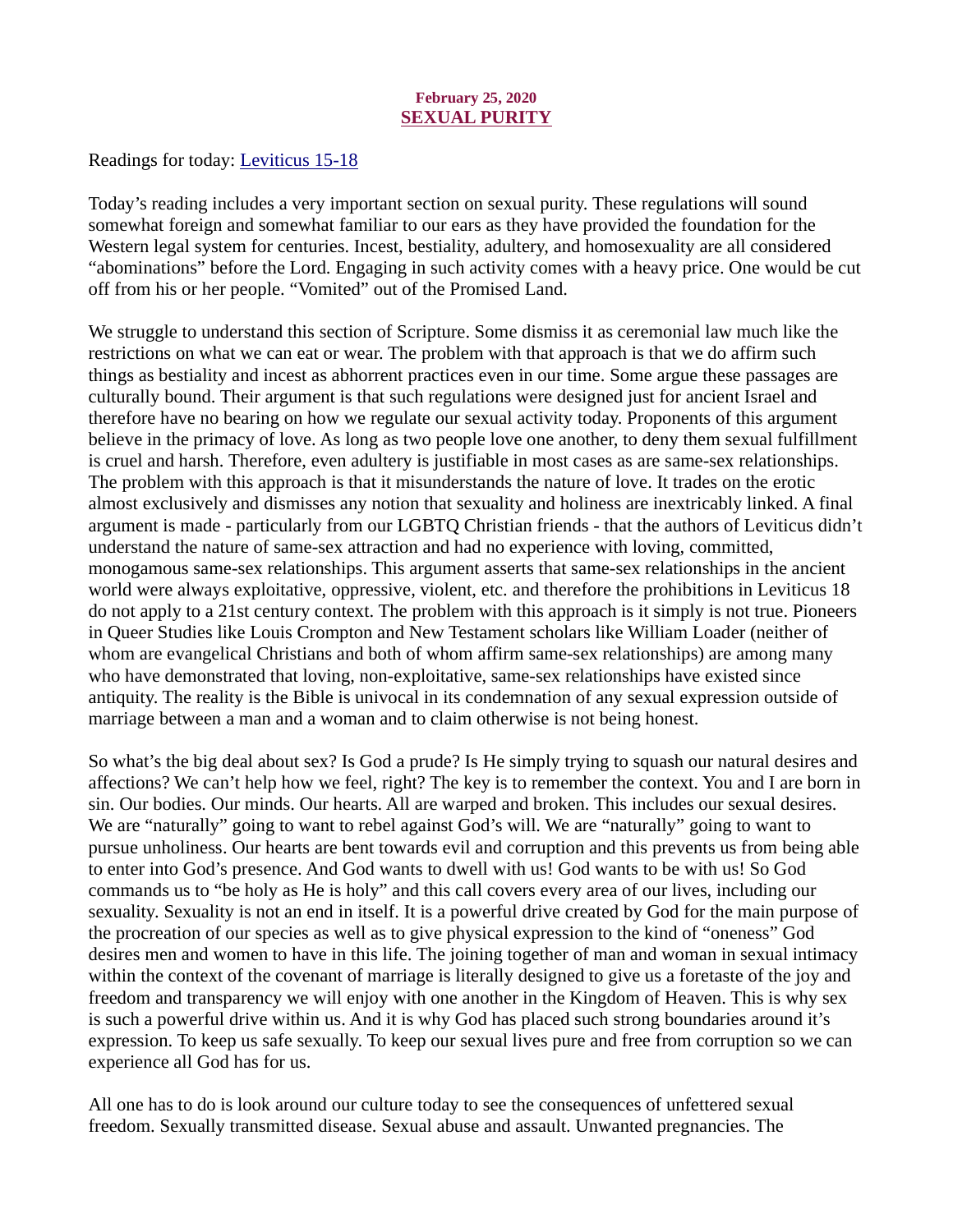objectification of the female and male bodies. Rampant divorce and infidelity. The breakdown of families. Depression and anxiety and fear surrounding every potential sexual encounter and/or its aftermath. It's heartbreaking. God's desire is for us to repent and commit ourselves to holiness. Holy sexuality is expressed in celibacy in singleness and intimacy in marriage between a man and a woman. I realize taking a traditional, Biblical position on sexuality in our world today will draw scorn and even accusations of bigotry. However, I believe when one takes a step back and looks objectively at the empirical data surrounding the consequences of pursuing a sexual ethic divorced from the Bible, one can easily conclude God probably knows better. We would do well to trust Him in this area of our lives and submit our sexuality to His Will as revealed in His Word.

Readings for tomorrow: Leviticus 19-22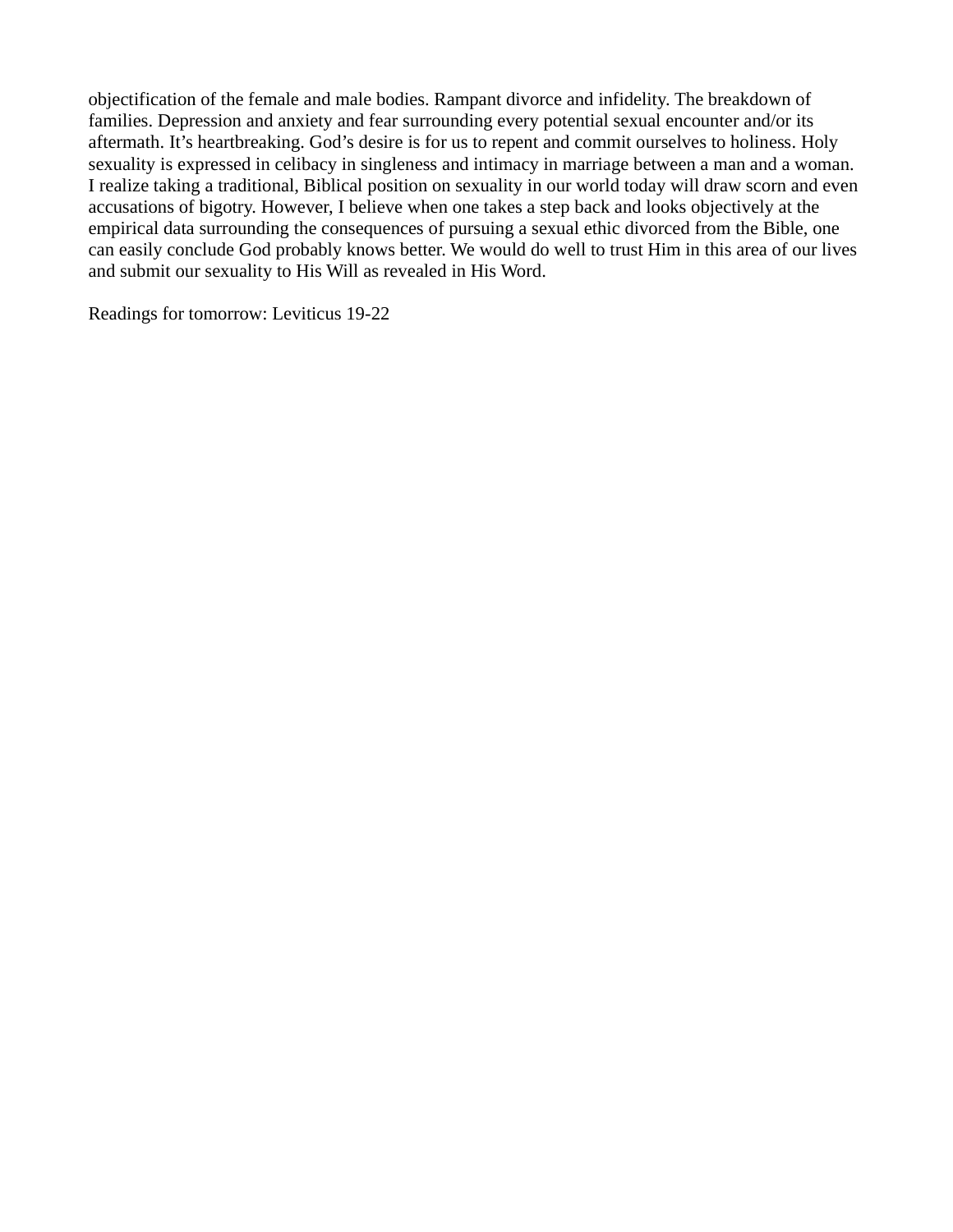# February 26, 2020 LIFE TOGETHER

<span id="page-32-0"></span>[Readings for today: Leviticus 19-22](https://www.biblegateway.com/passage/?search=Leviticus+19-22&version=ESV)

Raise your hand if you knew the Golden Rule came from Leviticus? Now repent because you broke the 8th Commandment! :-) Most associate the Golden Rule with Jesus and rightfully so. After all, Jesus repeats it as part of His teaching in the Sermon on the Mount. (Matthew 7:12) However, very few people realize that God first enshrined this rule in law in Leviticus. Lost in all the conversation about sacrifices and priestly garments and what one should eat or wear is this beautiful picture of community life in Leviticus 19:9-18.

We see God's heart for the poor and less fortunate..."When you reap the harvest of your land, you shall not reap your field right up to its edge, neither shall you gather the gleanings after your harvest. And you shall not strip your vineyard bare, neither shall you gather the fallen grapes of your vineyard. You shall leave them for the poor and for the sojourner: I am the Lord your God."

We see God's concern for honesty and transparency..."You shall not steal; you shall not deal falsely; you shall not lie to one another. You shall not swear by my name falsely, and so profane the name of your God: I am the Lord."

We see God's compassion, especially for the less abled in our midst..."You shall not oppress your neighbor or rob him. The wages of a hired worker shall not remain with you all night until the morning. You shall not curse the deaf or put a stumbling block before the blind, but you shall fear your God: I am the Lord."

We see God's desire for justice and righteousness and truth..."You shall do no injustice in court. You shall not be partial to the poor or defer to the great, but in righteousness shall you judge your neighbor. You shall not go around as a slanderer among your people, and you shall not stand up against the life of your neighbor: I am the Lord."

And finally, we see God's admonition against hate, anger, rage, contempt, and most of all, vengeance..."You shall not hate your brother in your heart, but you shall reason frankly with your neighbor, lest you incur sin because of him. You shall not take vengeance or bear a grudge against the sons of your own people, but you shall love your neighbor as yourself: I am the Lord."

This are massively applicable in our world today! Could you imagine a community of people who sought to put these into practice? On a daily basis? Who gave generously? Dealt honestly? Showed compassion? Fought for truth? Laid aside anger and rage and malice and hate in the name of love? Hopefully you can! It's called the Church! Now I know no church is perfect. After all, it's full of imperfect sinners like me who struggle to keep God's law faithfully. However, as we seek God with all our heart, soul, mind, and strength, we can expect to see some of these same behaviors break loose in our lives! We can expect to bear this kind of fruit for the Kingdom! And as brothers and sisters called into community together, we can make a HUGE difference in the world today! That's the call! That's the challenge! That was God's plan for Israel and it's still God's plan for His people today!

Readings for tomorrow: Leviticus 23-25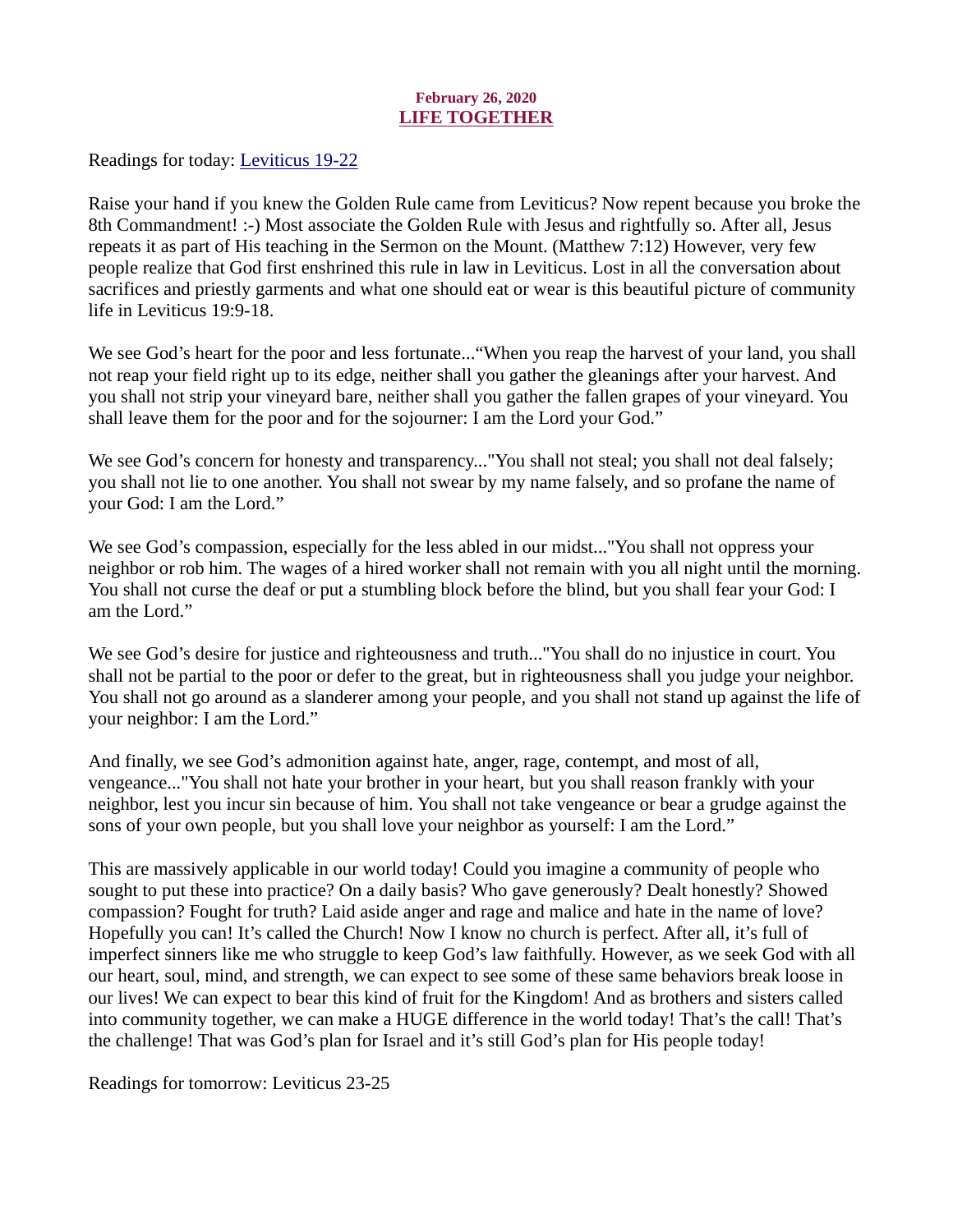#### February 27, 2020 SPEED BUMPS

<span id="page-33-0"></span>[Readings for today: Leviticus 23-25](https://www.biblegateway.com/passage/?search=Leviticus+23-25&version=ESV)

We had some neighbors over for dinner a few years back. A young couple with two young children. We had a delightful time getting to know them. We laughed. We shared. We ate good food. Our kids played well together. But in the course of our conversation they let us know they had NEVER been over to another person's house for dinner. Crazy, right? So we started asking them about their lives. The husband travelled almost 300 days a year for work. The wife woke up early every morning to take her daughter to softball training. Dropped her son off at before care at his school. Went back to get her daughter to take her to school. Went to her job. Had her parents pick up both kids after school. Dropped by her parent's house to get the kids on her way home from work around 6 pm. Took them to their softball and baseball practices respectively. Tried to grab a quick bite to eat and some quick snatches of conversation along the way with her kids. Finally got home around 9 pm every night. This was their life in some form seven days a week. 52 weeks a year. Occasionally, they would get a vacation here and there but always in and around their kids' sports schedules. It was brutal. Unsurprisingly, they didn't make it. They got divorced about a year later.

Sadly, this is normal life for a lot of people. They work hard. They play hard. They drive their kids hard. They barely get enough sleep. Barely get enough to eat. Barely get enough time together. Their relationships fracture. Their friendships are non-existent. They suffer from anxiety and depression. But rather than slow down. Rather than pump the brakes on life. They medicate. They act out sexually. They crash and burn. It's heartbreaking.

Contrast this way of life with God's ways in Leviticus 23. Sabbath. One day out of every seven where we refrain from work. One day out of every seven where we slow down. Focus on worship. Focus on each other. Focus on the relationships that are most important. Passover. An annual celebration intentionally focused on the salvation of God. Firstfruits. An annual celebration intentionally focused on God's abundant provision. Weeks. An annual celebration of God's revelation of Himself to His people though His Word. Trumpets. Another celebration of God's provision at harvest time. Day of Atonement. One day set aside each year for national and individual confession and repentance of sin. Booths. An annual celebration designed to remind God's people of their utter dependence on God as they wandered in the wilderness. Taken together, these weekly and annual feasts serve to slow God's people down. They act as spiritual speed bumps in life. They remind us life is more than what we produce. Life is more than what we achieve. Life does not depend on us and our strength and our willpower. Life is God's. He gives. He takes away. Blessed be the name of the Lord.

Friends, we must face reality. The American way of life is killing us. Literally. It is bad for our mental, physical, and emotional health. We were not built for the pace we're trying to keep. We were not designed for the race we're trying to run. We were not created for the life we're trying to live. We were made for a different world. A different life. An eternal existence. Something so deep and meaningful and purposeful, the garlands of this world come off withered by comparison. In the face of all God has planned for us, the trophies of this world lose their shine. As the old hymn says so well, "the things of earth grow strangely dim in the light of His glory and grace."

Readings for tomorrow: Leviticus 26-Numbers 2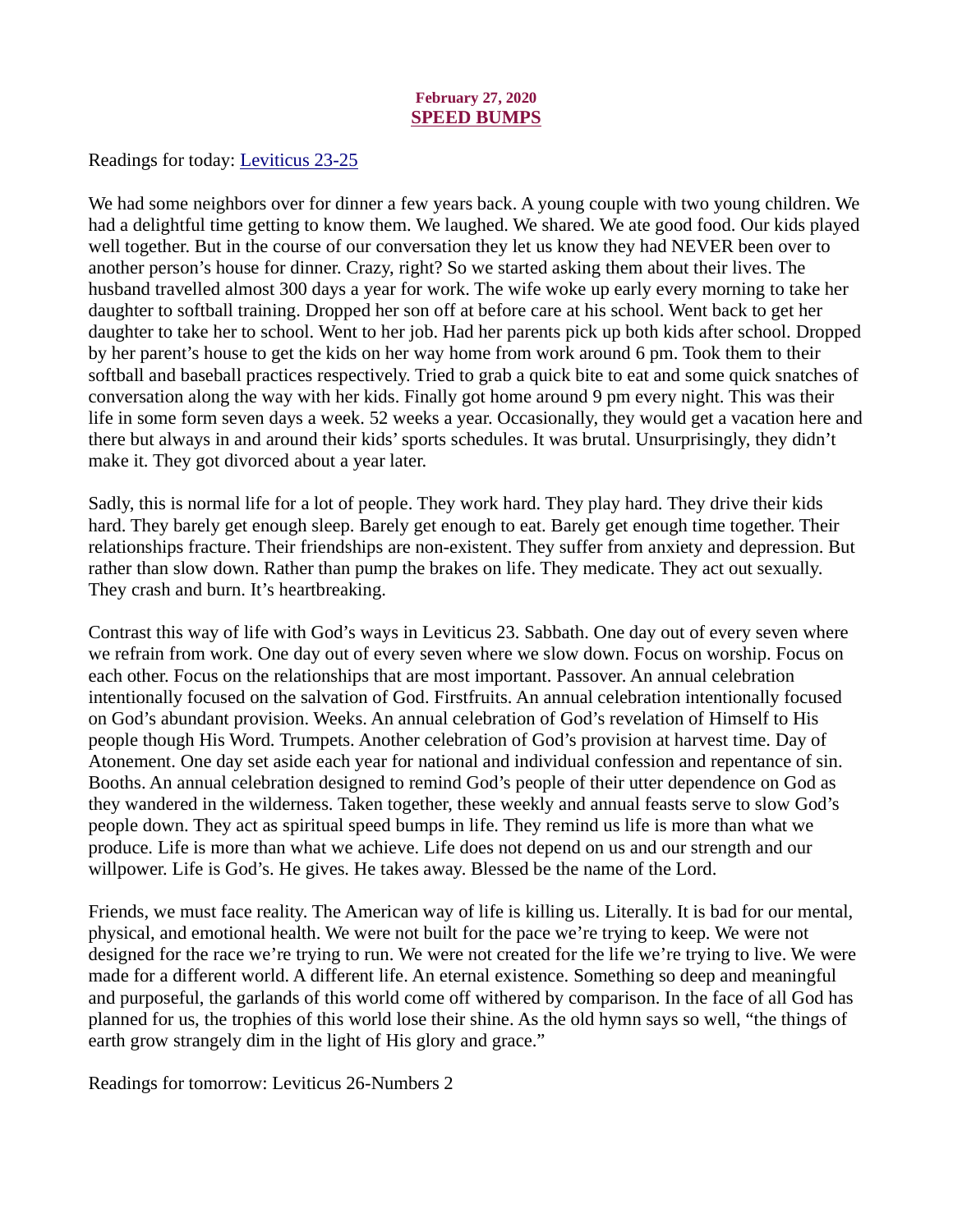# February 28, 2020 THE PURPOSE OF THE LAW

<span id="page-34-0"></span>[Readings for today: Leviticus 26-Numbers 2](https://www.biblegateway.com/passage/?search=Leviticus+26-Numbers+2&version=ESV)

You've just finished Leviticus! Congratulations! Way to go! It's one of the hardest books in all the Bible to get through! But you persevered! You pushed through! Even if you are a little behind, you're going to make it! Well done!

One big question a lot of folks are afraid to ask is this...what is the purpose behind all these laws? Or big picture, what is the purpose behind God's Law? The late, great R.C. Sproul described it this way...

"The first purpose of the law is to be a mirror. On the one hand, the law of God reflects and mirrors the perfect righteousness of God. The law tells us much about who God is. Perhaps more important, the law illumines human sinfulness. Augustine wrote, "The law orders, that we, after attempting to do what is ordered, and so feeling our weakness under the law, may learn to implore the help of grace." The law highlights our weakness so that we might seek the strength found in Christ. Here the law acts as a severe schoolmaster who drives us to Christ.

A second purpose for the law is the restraint of evil. The law, in and of itself, cannot change human hearts. It can, however, serve to protect the righteous from the unjust. Calvin says this purpose is "by means of its fearful denunciations and the consequent dread of punishment, to curb those who, unless forced, have no regard for rectitude and justice." The law allows for a limited measure of justice on this earth, until the last judgment is realized.

The third purpose of the law is to reveal what is pleasing to God. As born-again children of God, the law enlightens us as to what is pleasing to our Father, whom we seek to serve. The Christian delights in the law as God Himself delights in it. Jesus said, "If you love Me, keep My commandments" (John 14:15). This is the highest function of the law, to serve as an instrument for the people of God to give Him honor and glory."

We see these three purposes at work in Leviticus 26. In verses 1-13, God clearly lays out the blessings of obedience. If God's people will live in a way that is pleasing to God, they will bring Him honor and glory. God will dwell with them and walk with them. And they will be blessed. This is the third purpose of the Law. Then, in verses 14-39, God clearly lays out what will happen if God's people don't follow His Law. God Himself will become their adversary. He will fight against them. He will walk contrary to them in wrath and fury. He will punish them. They will suffer. This is the second purpose of the Law which is to restrain evil. Finally, in verses 40-46, we see the first purpose of the law come into play. Repentance. The reality is God's people will not be able to fulfill God's Holy Law and this is by design. It's to teach us that righteousness and holiness are beyond us. It's to bring us to our knees in what I call "holy despair." It's to drive us to the end of ourselves. Our strength. Our ability. Our selfsufficiency. So we get to a place where we cry out to God for mercy and grace! We look to Christ to take our place! We glorify Christ for doing what we could not! We surrender to Christ and exchange His righteousness for our own. It's a beautiful exchange!

So here's the most important question as you finish Leviticus...do you find yourself resenting the Law of God? Dismissing the Law of God? Or do you find yourself overwhelmed by a deep sense of inadequacy before the Lord? If it's the former, I would encourage you to go to prayer and ask God to soften your heart towards Him. If it's the latter, be encouraged that you are drawing ever closer to Christ and He stands ready to take your place!

Readings for tomorrow: Numbers 3-5